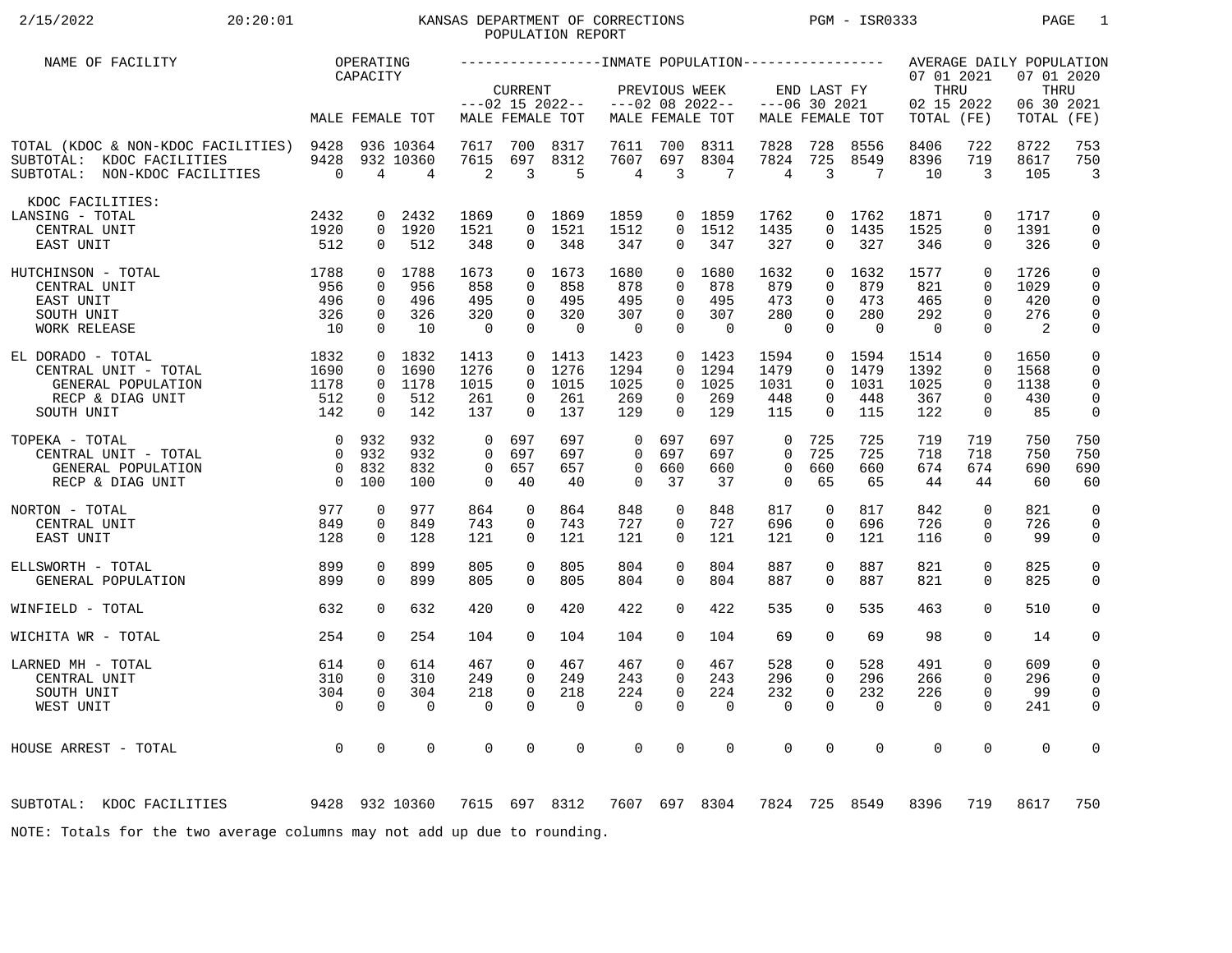| 2/15/2022<br>20:20:01                                                                     |                                                                 |                                                               |                                                           |                                                       |                                                                             | POPULATION REPORT                                            | KANSAS DEPARTMENT OF CORRECTIONS     |                                               |                                                                       |                                                   |                                                                 | $PGM - ISR0333$                                       |                                                                                                   |                                                 | PAGE                        | -2                                                                             |
|-------------------------------------------------------------------------------------------|-----------------------------------------------------------------|---------------------------------------------------------------|-----------------------------------------------------------|-------------------------------------------------------|-----------------------------------------------------------------------------|--------------------------------------------------------------|--------------------------------------|-----------------------------------------------|-----------------------------------------------------------------------|---------------------------------------------------|-----------------------------------------------------------------|-------------------------------------------------------|---------------------------------------------------------------------------------------------------|-------------------------------------------------|-----------------------------|--------------------------------------------------------------------------------|
| NAME OF FACILITY                                                                          |                                                                 | OPERATING<br>CAPACITY                                         |                                                           |                                                       | <b>CURRENT</b>                                                              |                                                              |                                      | PREVIOUS WEEK                                 |                                                                       |                                                   | END LAST FY                                                     |                                                       | -----------------INMATE POPULATION---------------- AVERAGE DAILY POPULATION<br>07 01 2021<br>THRU |                                                 | 07 01 2020<br>THRU          |                                                                                |
| MALE FEMALE TOT<br>NON-KDOC FACILITIES                                                    |                                                                 |                                                               |                                                           |                                                       |                                                                             | MALE FEMALE TOT                                              | $---02$ 15 2022-- $---02$ 08 2022--  |                                               | MALE FEMALE TOT                                                       | $---06$ 30 2021                                   |                                                                 | MALE FEMALE TOT                                       | 02 15 2022<br>TOTAL (FE)                                                                          |                                                 | 06 30 2021<br>TOTAL (FE)    |                                                                                |
| LARNED STATE HOSPITAL - TOTAL<br>PSYCHIATRIC UNIT                                         | 0<br>$\Omega$                                                   | $\frac{4}{4}$                                                 | 4<br>$\overline{4}$                                       | 0<br>$\Omega$                                         | $\frac{3}{3}$                                                               | $\frac{3}{3}$                                                | $\frac{0}{0}$                        | $\frac{3}{3}$                                 | $\frac{3}{3}$                                                         | $\frac{1}{1}$                                     | $\frac{3}{3}$                                                   | $\frac{4}{4}$                                         | $\frac{3}{3}$                                                                                     | $\frac{3}{3}$                                   | 4<br>$\overline{4}$         | $\begin{array}{c} 3 \\ 3 \end{array}$                                          |
| CONTRACT JAIL PLACEMENT - TOTAL<br>COUNTY<br>OUT-OF-STATE<br>JO CTY RESIDENTIAL CENTER WR | $\mathsf{O}$<br>$\mathsf{O}$<br>$\mathsf{O}\xspace$<br>$\Omega$ | $\mathbf 0$<br>$\mathsf 0$<br>$\mathsf{O}\xspace$<br>$\Omega$ | $\mathbf 0$<br>$\mathsf{O}$<br>$\overline{0}$<br>$\Omega$ | $\overline{a}$<br>0<br>$\mathsf{O}$<br>$\overline{2}$ | $\overline{0}$<br>$\begin{smallmatrix}0\\0\\0\end{smallmatrix}$<br>$\Omega$ | $\overline{a}$<br>$\overline{0}$<br>$\overline{\phantom{0}}$ | 4<br>$\overline{0}$<br>$\frac{0}{4}$ | 0<br>$\mathsf{O}$<br>$\mathsf{O}$<br>$\Omega$ | $4\overline{ }$<br>$\overline{0}$<br>$\overline{0}$<br>$\overline{4}$ | 3<br>$\mathsf{O}$<br>$\mathsf{O}$<br>$\mathbf{R}$ | $\overline{0}$<br>$\begin{smallmatrix}0\\0\\0\end{smallmatrix}$ | 3<br>$\overline{0}$<br>$\overline{0}$<br>$\mathbf{R}$ | $\mathsf{O}\xspace$<br>$\overline{0}$<br>$\overline{7}$                                           | $\overline{0}$<br>0<br>$\mathsf{O}$<br>$\Omega$ | 101<br>47<br>55<br>$\Omega$ | $\mathsf{O}$<br>$\overline{\mathbf{0}}$<br>$\overline{\mathbf{0}}$<br>$\Omega$ |
| SUBTOTAL: NON-KDOC FACILITIES                                                             | $\overline{0}$                                                  | $\overline{4}$                                                | $\overline{4}$                                            | 2                                                     | $\overline{3}$                                                              | $5^{\circ}$                                                  | $\overline{4}$                       | 3                                             | $7\overline{ }$                                                       | $\overline{4}$                                    | $\overline{3}$                                                  | $7\overline{ }$                                       | 10                                                                                                | 3                                               | 105                         | $\mathbf{3}$                                                                   |
|                                                                                           |                                                                 |                                                               |                                                           |                                                       |                                                                             |                                                              |                                      |                                               |                                                                       |                                                   |                                                                 |                                                       | ------------------------------PAROLE POPULATION--------------------------                         |                                                 |                             |                                                                                |
| IN-STATE CASELOAD TOTAL<br>KANSAS<br>COMPACT                                              |                                                                 |                                                               |                                                           | 4500<br>3364<br>1136                                  | 709<br>407<br>302                                                           | 5209<br>3771<br>1438                                         | 4506<br>3379<br>1127                 | 709<br>409<br>300                             | 5215<br>3788<br>1427                                                  | 4617<br>3478<br>1139                              | 413                                                             | 721 5338<br>3891<br>308 1447                          | 5263<br>3826<br>1437                                                                              | 705<br>404<br>302                               | 5674<br>4212<br>1462        | 788<br>474<br>314                                                              |
| OUT-OF-STATE CASELOAD TOTAL                                                               | and the company of the second service                           |                                                               |                                                           | 845                                                   | 77                                                                          | 922                                                          | 842                                  | 74                                            | 916                                                                   | 853                                               | 73                                                              | 926                                                   | 939                                                                                               | 76                                              | 898                         | 75                                                                             |
| ABSCOND/WARRANT TOTAL                                                                     |                                                                 |                                                               |                                                           | 278                                                   | 67                                                                          | 345                                                          | 280                                  | 67                                            | 347                                                                   | 259                                               | 70                                                              | 329                                                   | 343                                                                                               | 66                                              | 337                         | 74                                                                             |
| TOTAL                                                                                     |                                                                 |                                                               |                                                           | 5623                                                  |                                                                             | 853 6476                                                     | 5628                                 |                                               | 850 6478                                                              | 5729                                              |                                                                 | 864 6593                                              | 6546                                                                                              | 847                                             | 6909                        | 937                                                                            |
| ***PRE-REVOCATION CASES                                                                   |                                                                 |                                                               |                                                           | $\overline{0}$                                        | $\overline{0}$                                                              | $\overline{0}$                                               | $\overline{0}$                       | $\overline{0}$                                | $\Omega$                                                              | $\overline{0}$                                    | $\overline{0}$                                                  | $\mathbf{0}$                                          | $\overline{0}$                                                                                    | $\Omega$                                        | $\Omega$                    | $\overline{0}$                                                                 |

\*\*\*PRE-REVOCATION CASES ARE INCLUDED IN THE INMATE POPULATION TOTAL

NOTE: Totals for the two average columns may not add up due to rounding.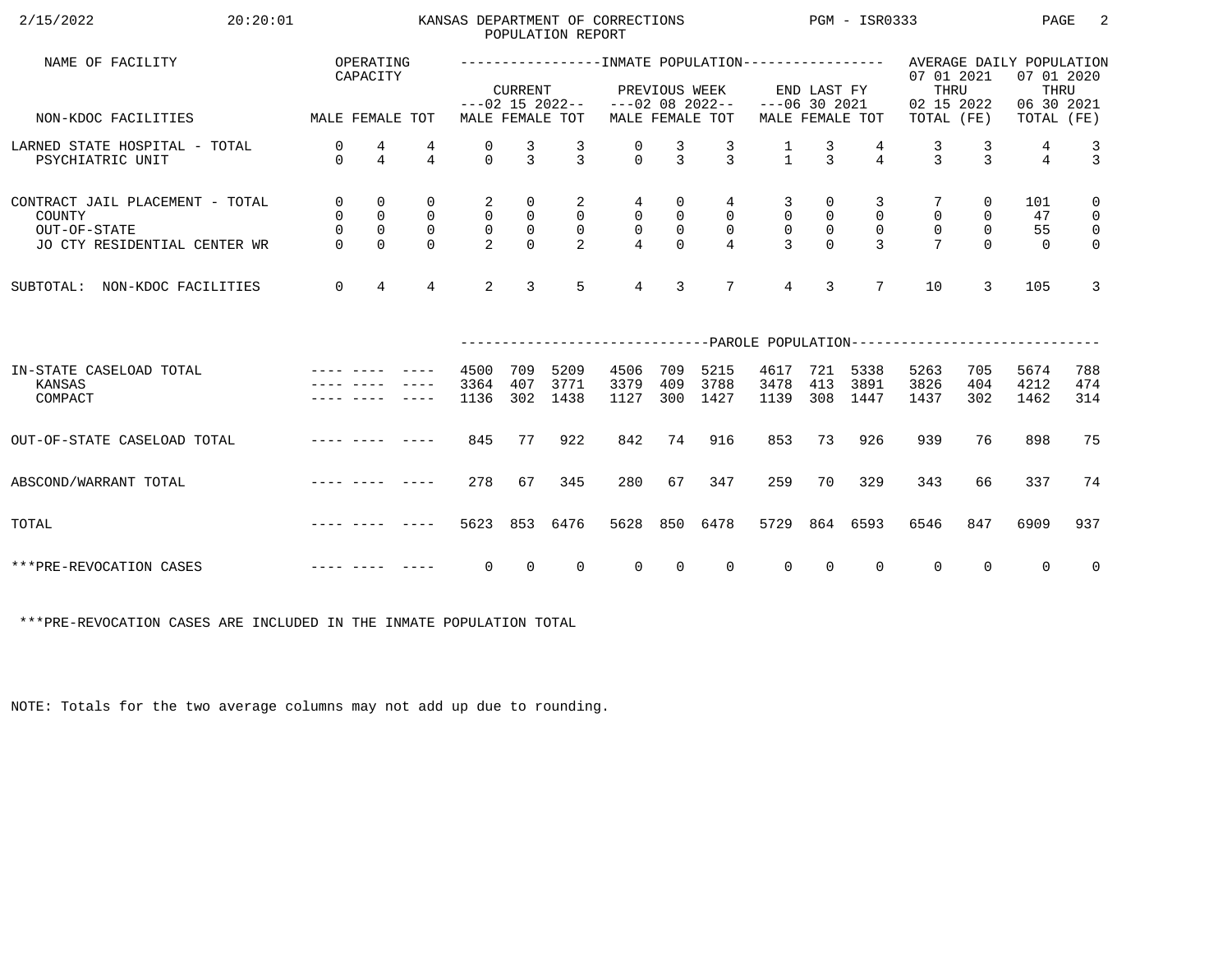# 2/15/2022 20:20:01 KANSAS DEPARTMENT OF CORRECTIONS PGM - ISR0333 PAGE 3 POPULATION REPORT

## SUMMARY OF CHANGE

|                                                                                                                                        |      |                                                                                      | TOTAL (ALL INMATES)                                                                                                                                         |                                                 |     |                                                                                             | KDOC FACILITIES     |                                                                                                                                                                          |                  |                                                                    |     |                | NON-KDOC FACILITIES                                                                                                                            |                                                                                                 |                                  |                |            |                          |                            |                 | IN-STATE CASELOAD                                                                    |                                                                                                           |                                                                                                       |                                                                                       |                                              |  |
|----------------------------------------------------------------------------------------------------------------------------------------|------|--------------------------------------------------------------------------------------|-------------------------------------------------------------------------------------------------------------------------------------------------------------|-------------------------------------------------|-----|---------------------------------------------------------------------------------------------|---------------------|--------------------------------------------------------------------------------------------------------------------------------------------------------------------------|------------------|--------------------------------------------------------------------|-----|----------------|------------------------------------------------------------------------------------------------------------------------------------------------|-------------------------------------------------------------------------------------------------|----------------------------------|----------------|------------|--------------------------|----------------------------|-----------------|--------------------------------------------------------------------------------------|-----------------------------------------------------------------------------------------------------------|-------------------------------------------------------------------------------------------------------|---------------------------------------------------------------------------------------|----------------------------------------------|--|
|                                                                                                                                        |      | POPULATION                                                                           | MALE                                                                                                                                                        | CHANGE FROM<br>PREVIOUS MONTH<br>FEM            | TOT | POPULATION CHANGE FROM                                                                      |                     | MALE FEM                                                                                                                                                                 |                  | PREVIOUS MONTH                                                     | TOT |                | POPULATION CHANGE FROM                                                                                                                         |                                                                                                 | MALE FEM                         | PREVIOUS MONTH |            |                          | TOT                        |                 | POPULATION                                                                           |                                                                                                           | MALE                                                                                                  | CHANGE FROM<br>PREVIOUS MONTH<br>FEM                                                  | TOT                                          |  |
| JANUARY<br>FEBRUARY<br>MARCH<br>APRIL<br>MAY<br>JUNE<br>JULY<br><b>AUGUST</b><br>SEPTEMBER<br><b>OCTOBER</b><br>NOVEMBER               | 2021 | 8729<br>8735<br>8749<br>8686<br>8654<br>8556<br>8530<br>8445<br>8457<br>8400<br>8345 | $+ 15 - 9 + 6$<br>$+ 11 + 3 + 14$<br>$\sim$<br>$ \,$<br>$-77 - 21 -$<br>$-33 + 7 - 26$<br>$-79 - 6 - 85$<br>$-2+14+12$<br>$-37 - 20 - 57$<br>$-54 - 1 - 55$ | 7979 750 8729<br>$71 + 8 - 63$<br>$29 - 3 - 32$ | 98  | 8665<br>8714<br>8745<br>8682<br>8650<br>8549<br>8520<br>8432<br>8445<br>8386<br>8333        |                     | 7918 747 8665<br>$+ 58 - 9 + 49$<br>$+ 28 + 3 + 31$<br>$\sim$<br>$\sim$ $-$<br>$\sim$<br>$-36 + 7 - 29$<br>$\sim$<br>$-1 + 14 + 13$<br>$-38 - 21 - 59$<br>$-52 - 1 - 53$ |                  | $71 + 8 - 63$<br>$29 - 3 - 32$<br>$80 - 21 - 101$<br>$82 - 6 - 88$ |     |                | $\overline{4}$<br>$\begin{array}{ccccccccc} 14 & + & 1 & + & 1 & + & 2 \\ 12 & - & 2 & - & 0 & - & 2 \\ 9 & - & 2 & - & 1 & - & 3 \end{array}$ | 64<br>21<br>$4 -$<br>$4 -$<br>$7 +$<br>$10 + 3 - 0 + 3$<br>$13 + 3 - 0 + 3$<br>$12 - 1 - 0 - 1$ | $-43 - 0 - 43$<br>$-17 - 0 - 17$ | 61<br>$0 -$    | 3<br>$0 -$ | $0 - 0 -$<br>$3 - 0 + 3$ | 64<br>$\Omega$<br>$\Omega$ |                 | 5570<br>5514<br>5473<br>5442<br>5421<br>5338<br>5305<br>5256<br>5274<br>5209<br>5243 | $\sim$<br>$\sim$<br>$\overline{\phantom{a}}$<br>$\equiv$<br>$\overline{\phantom{a}}$<br>$+$<br>$\sim$ $-$ | 4809<br>$-44-$<br>$-36 -$<br>$27 -$<br>$14 -$<br>71 -<br>$33 -$<br>$33 -$<br>19 -<br>49 -<br>$+ 18 +$ | 761 5570<br>$12 - 56$<br>$12 - 83$<br>$16 - 49$<br>$1 + 18$<br>$16 - 65$<br>$16 + 34$ | $5 - 41$<br>$4 - 31$<br>$7 - 21$<br>$0 - 33$ |  |
| DECEMBER<br>JANUARY                                                                                                                    | 2022 | $8346 + 10 - 9 + 1$<br>$8326 - 3 - 17 - 20$                                          |                                                                                                                                                             |                                                 |     | 8337<br>8319                                                                                |                     | $+ 12 - 8 + 4$                                                                                                                                                           |                  |                                                                    |     |                | $-1$ $-17$ $-18$ $7$ $-2$ $-0$ $-2$                                                                                                            |                                                                                                 |                                  |                |            |                          |                            |                 | 5217<br>5223                                                                         | $\sim$ $-$<br>$+$                                                                                         | $25 -$<br>$6 -$                                                                                       | $1 - 26$                                                                              | $0 + 6$                                      |  |
| NET CHANGE OVER 12 MO PERIOD - 349 - 54 - 403 - 292 - 54 - 346 - 57 + 0 - 57 - 289 - 58 - 347<br>AVERAGE MONTHLY CHANGE $-29 - 5 - 34$ |      |                                                                                      |                                                                                                                                                             |                                                 |     |                                                                                             |                     | $-24 - 5 - 29$                                                                                                                                                           |                  |                                                                    |     |                |                                                                                                                                                |                                                                                                 |                                  | $5 + 0 -$      |            |                          | $5^{\circ}$                |                 | $-24 - 5 - 29$                                                                       |                                                                                                           |                                                                                                       |                                                                                       |                                              |  |
|                                                                                                                                        |      |                                                                                      |                                                                                                                                                             |                                                 |     | --------INMATE POPULATION - SUMMARY OF CHANGE (PERIOD: 07 01 2021 THRU 01 31 2022)--------  |                     |                                                                                                                                                                          |                  |                                                                    |     |                |                                                                                                                                                |                                                                                                 |                                  |                |            |                          |                            |                 |                                                                                      |                                                                                                           |                                                                                                       |                                                                                       |                                              |  |
|                                                                                                                                        |      |                                                                                      |                                                                                                                                                             | TOTAL                                           |     | (ALL INMATES) WOOC FACILITIES NON-KDOC FACILITIES                                           |                     |                                                                                                                                                                          |                  |                                                                    |     |                |                                                                                                                                                |                                                                                                 |                                  |                |            |                          |                            |                 |                                                                                      |                                                                                                           |                                                                                                       |                                                                                       |                                              |  |
|                                                                                                                                        |      |                                                                                      | MALE FEMALE                                                                                                                                                 |                                                 |     | TOTAL TOTAL TOTAL TOTAL TOTAL TOTAL TOTAL TOTAL TOTAL (BOTH SEXES) MALE FEMALE (BOTH SEXES) |                     |                                                                                                                                                                          |                  |                                                                    |     |                |                                                                                                                                                |                                                                                                 |                                  |                |            |                          |                            |                 |                                                                                      |                                                                                                           |                                                                                                       |                                                                                       |                                              |  |
| NUMBER OF INMATES - 198 - 32                                                                                                           |      |                                                                                      |                                                                                                                                                             |                                                 |     |                                                                                             | $-230$ $-198$ $-32$ |                                                                                                                                                                          |                  |                                                                    |     |                |                                                                                                                                                | $-230$                                                                                          |                                  |                | $+ 0$      |                          |                            | $\Omega$        | $+$                                                                                  | $\bigcap$                                                                                                 |                                                                                                       |                                                                                       |                                              |  |
| PERCENT CHANGE                                                                                                                         |      |                                                                                      | $-2.5$ $-4.4$ $-$                                                                                                                                           |                                                 |     | $-2.7%$                                                                                     |                     |                                                                                                                                                                          |                  |                                                                    |     | $-2.5% - 4.4%$ |                                                                                                                                                | $-2.7%$                                                                                         |                                  |                | $+$ $-$    | $.0%$ +                  |                            | .0 <sub>8</sub> |                                                                                      | .0 <sub>8</sub>                                                                                           |                                                                                                       |                                                                                       |                                              |  |
| AVERAGE MONTHLY CHANGE                                                                                                                 |      |                                                                                      | $-28 - 5$                                                                                                                                                   |                                                 |     | $-33$                                                                                       |                     |                                                                                                                                                                          |                  |                                                                    |     | $-28 - 5$      |                                                                                                                                                | $-33$                                                                                           |                                  |                | $+$        | $0 +$                    |                            | $\Omega$        | $+$                                                                                  | $\overline{0}$                                                                                            |                                                                                                       |                                                                                       |                                              |  |
|                                                                                                                                        |      |                                                                                      | PAROLE POPULATION - SUMMARY OF CHANGE (PERIOD: 07 01 2021 THRU 01 31 2022)                                                                                  |                                                 |     |                                                                                             |                     |                                                                                                                                                                          |                  |                                                                    |     |                |                                                                                                                                                |                                                                                                 |                                  |                |            |                          |                            |                 |                                                                                      |                                                                                                           |                                                                                                       |                                                                                       |                                              |  |
|                                                                                                                                        |      |                                                                                      | PRE-REV<br>CASES                                                                                                                                            |                                                 |     | ---INSTATE CASELOAD---- CASELOAD<br>TOTAL KANSAS COMPACTS OUT-OF-STATE                      |                     |                                                                                                                                                                          |                  |                                                                    |     |                |                                                                                                                                                |                                                                                                 |                                  |                |            | ABSCOND<br>WARRANT       |                            |                 |                                                                                      |                                                                                                           |                                                                                                       |                                                                                       |                                              |  |
| NUMBER OF OFFENDERS                                                                                                                    |      | $+$ 0                                                                                |                                                                                                                                                             |                                                 |     | $-115 - 102 - 13$                                                                           |                     |                                                                                                                                                                          |                  |                                                                    |     |                | $-17$                                                                                                                                          |                                                                                                 |                                  |                | + 14       |                          |                            |                 |                                                                                      |                                                                                                           |                                                                                                       |                                                                                       |                                              |  |
| PERCENT CHANGE                                                                                                                         |      |                                                                                      | $+$ .0%                                                                                                                                                     |                                                 |     | $-2.1$ % $-2.6$ %                                                                           |                     |                                                                                                                                                                          | - .98            |                                                                    |     |                | $-1.8%$                                                                                                                                        |                                                                                                 |                                  |                |            | $+4.2%$                  |                            |                 |                                                                                      |                                                                                                           |                                                                                                       |                                                                                       |                                              |  |
| AVERAGE MONTHLY CHANGE                                                                                                                 |      |                                                                                      | $+ 0$                                                                                                                                                       |                                                 |     | $-16 - 15$                                                                                  |                     |                                                                                                                                                                          | $\sim$ 100 $\mu$ | 2                                                                  |     |                | $-2$                                                                                                                                           |                                                                                                 |                                  |                | $+$        | 2                        |                            |                 |                                                                                      |                                                                                                           |                                                                                                       |                                                                                       |                                              |  |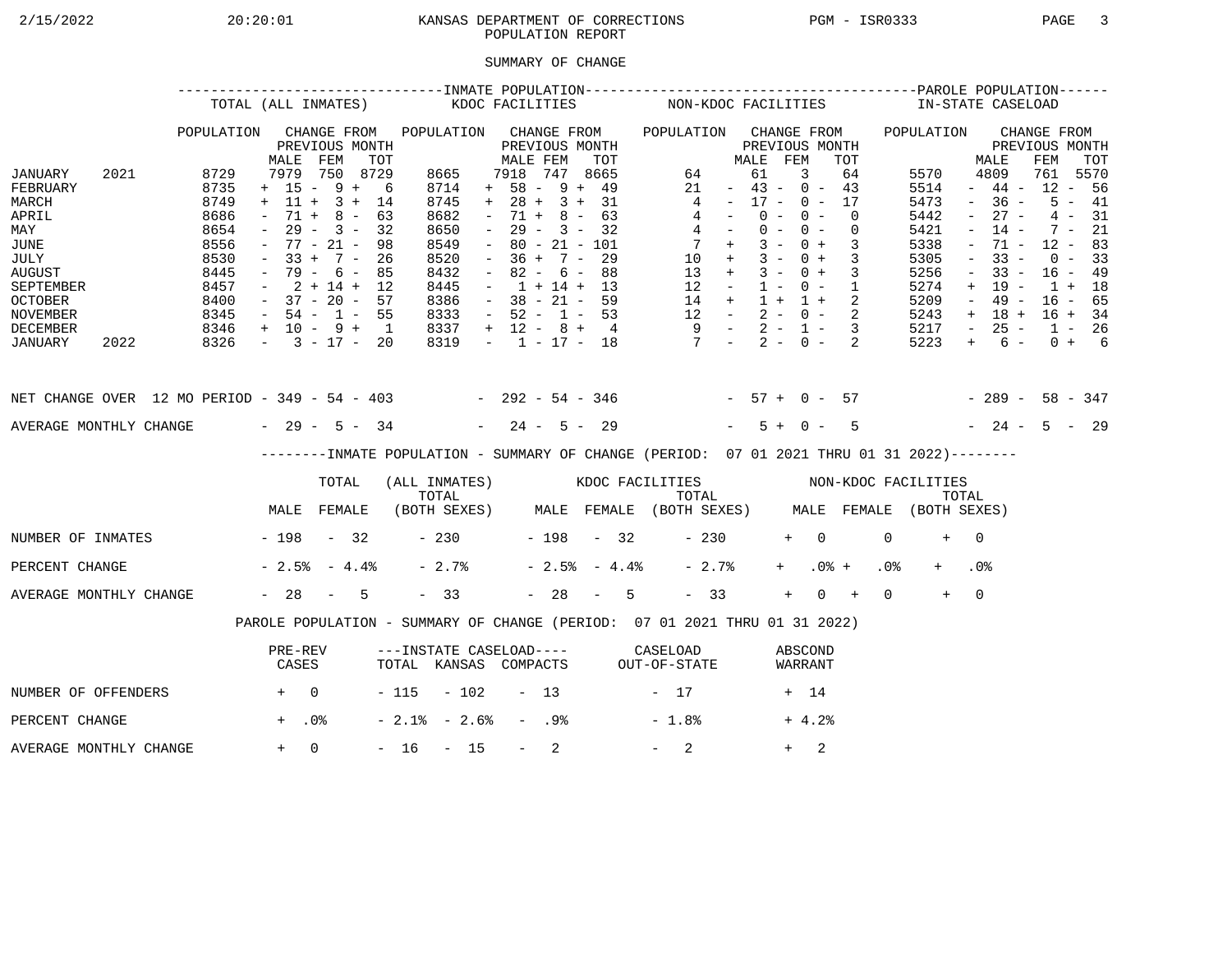## 2/15/2022 20:20:01 KANSAS DEPARTMENT OF CORRECTIONS PGM - ISR0333 PAGE 4 POPULATION REPORT

| NAME OF FACILITY                                                                                  | -UNCLASSIFIED                                   |                                                          |                                    | -SPECIAL MGM-                      |                                                          |                                    | INMATE CUSTODY CLASSIFICATION AS OF 02 15 2022 |                                                          | ---MAXIMUM---                       |                                         |                                  |                                      |                                           |                                                        |                                           | -UNC/SPM/MAX- -MEDIUM HIGH- --MEDIUM LOW- ---MINIMUM--- |                                                          |                                |                             |                                                        |                                        |
|---------------------------------------------------------------------------------------------------|-------------------------------------------------|----------------------------------------------------------|------------------------------------|------------------------------------|----------------------------------------------------------|------------------------------------|------------------------------------------------|----------------------------------------------------------|-------------------------------------|-----------------------------------------|----------------------------------|--------------------------------------|-------------------------------------------|--------------------------------------------------------|-------------------------------------------|---------------------------------------------------------|----------------------------------------------------------|--------------------------------|-----------------------------|--------------------------------------------------------|----------------------------------------|
| KDOC FACILITIES                                                                                   | MALE FEM TOT                                    |                                                          |                                    | MALE FEM                           |                                                          | TOT                                | MALE FEM                                       |                                                          | TOT                                 |                                         |                                  |                                      |                                           |                                                        |                                           | MALE FEM TOT MALE FEM TOT MALE FEM TOT                  |                                                          |                                | MALE FEM                    |                                                        | TOT                                    |
| LANSING - TOTAL<br>CENTRAL UNIT<br>EAST UNIT                                                      | 6<br>$\mathbf{1}$                               | 0<br>$\mathbf 0$<br>$\Omega$                             | 6<br>5<br>$\mathbf{1}$             | 301<br>301<br>$\Omega$             | $\Omega$<br>$\mathbf 0$<br>$\Omega$                      | 301<br>301<br>$\Omega$             | 521<br>521<br>$\Omega$                         | 0<br>0<br>$\Omega$                                       | 521<br>521<br>$\Omega$              | 828<br>827<br>$\mathbf{1}$              | 0<br>$\mathbf 0$<br>0            | 828<br>827<br>$\overline{1}$         | 320<br>320<br>$\Omega$                    | $\Omega$<br>$\mathbf 0$<br>$\Omega$                    | 320<br>320<br>$\Omega$                    | 330<br>330<br>$\Omega$                                  | 0<br>$\mathbf 0$<br>$\Omega$                             | 330<br>330<br>$\Omega$         | 391<br>44<br>347            | 0<br>$\Omega$<br>$\Omega$                              | 391<br>44<br>347                       |
| HUTCHINSON - TOTAL<br>CENTRAL UNIT<br>EAST UNIT<br>SOUTH UNIT                                     | 13<br>13<br>$\Omega$<br>$\Omega$                | $\Omega$<br>$\Omega$<br>$\Omega$<br>$\Omega$             | 13<br>13<br>$\Omega$<br>$\Omega$   | 143<br>141<br>2<br>$\mathbf 0$     | $\Omega$<br>$\Omega$<br>$\Omega$                         | 143<br>141<br>2<br>$\Omega$        | 255<br>254<br>$\Omega$                         | $\Omega$<br>$\Omega$<br>$\Omega$                         | 255<br>254<br>-1<br>$\Omega$        | 411<br>408<br>3<br>$\Omega$             | $\Omega$<br>0<br>$\Omega$        | 411<br>408<br>3<br>$\Omega$          | 259<br>259<br>$\Omega$<br>$\Omega$        | $\Omega$<br>$\Omega$<br>$\Omega$<br>$\Omega$           | 259<br>259<br>$\Omega$<br>$\Omega$        | 608<br>174<br>434<br>0                                  | $\Omega$<br>$\Omega$<br>$\mathbf 0$<br>$\Omega$          | 608<br>174<br>434<br>$\Omega$  | 395<br>17<br>58<br>320      | 0<br>$\Omega$<br>$\Omega$<br>$\Omega$                  | 395<br>17<br>58<br>320                 |
| EL DORADO - TOTAL<br>CENTRAL UNIT - TOTAL<br>GENERAL POPULATION<br>RECP & DIAG UNIT<br>SOUTH UNIT | 184<br>184<br>$\overline{7}$<br>177<br>$\Omega$ | $\Omega$<br>$\Omega$<br>$\Omega$<br>$\Omega$<br>$\Omega$ | 184<br>184<br>7<br>177<br>$\Omega$ | 453<br>453<br>451<br>2<br>$\Omega$ | $\Omega$<br>$\Omega$<br>$\Omega$<br>$\Omega$<br>$\Omega$ | 453<br>453<br>451<br>2<br>$\Omega$ | 228<br>228<br>210<br>18<br>$\cap$              | $\Omega$<br>$\Omega$<br>$\Omega$<br>$\Omega$<br>$\Omega$ | 228<br>228<br>210<br>18<br>$\Omega$ | 865<br>865<br>668<br>197<br>$\Omega$    | 0<br>$\Omega$<br>0<br>0<br>0     | 865<br>865<br>668<br>197<br>$\Omega$ | 235<br>234<br>207<br>27<br>$\overline{1}$ | $\Omega$<br>$\Omega$<br>$\Omega$<br>$\Omega$<br>$\cap$ | 235<br>234<br>207<br>27<br>$\overline{1}$ | 260<br>142<br>122<br>20<br>118                          | $\Omega$<br>$\Omega$<br>$\Omega$<br>$\Omega$<br>$\Omega$ | 260<br>142<br>122<br>20<br>118 | 53<br>35<br>18<br>17<br>18  | $\Omega$<br>$\Omega$<br>$\Omega$<br>$\Omega$<br>$\cap$ | 53<br>35<br>18<br>17<br>18             |
| TOPEKA - TOTAL<br>CENTRAL UNIT - TOTAL<br>GENERAL POPULATION<br>RECP & DIAG UNIT                  | $\Omega$<br>$\Omega$<br>$\Omega$<br>$\Omega$    | 55<br>55<br>23<br>32                                     | 55<br>55<br>23<br>32               | 0<br>0<br>0<br>$\Omega$            | 9<br>9<br>9<br>$\Omega$                                  | 9<br>9<br>9<br>$\Omega$            | 0<br>$\mathbf 0$<br>$\Omega$<br>$\Omega$       | 48<br>48<br>48<br>$\Omega$                               | 48<br>48<br>48<br>$\Omega$          | $\Omega$<br>$\Omega$                    | 0112<br>0112<br>80<br>32         | 112<br>112<br>80<br>32               | 0<br>0<br>$\mathbf 0$<br>$\Omega$         | 77<br>77<br>76<br>$\mathbf{1}$                         | 77<br>77<br>76<br>1                       | $\Omega$                                                | 0, 154<br>0 154<br>0, 154<br>$\Omega$                    | 154<br>154<br>154<br>$\Omega$  | $\Omega$                    | 0.354<br>0.354<br>0.347<br>7                           | 354<br>354<br>347<br>$\overline{7}$    |
| NORTON - TOTAL<br>CENTRAL UNIT<br>EAST UNIT                                                       | $\Omega$<br>$\Omega$<br>$\Omega$                | $\Omega$<br>$\Omega$<br>$\Omega$                         | $\Omega$<br>$\Omega$<br>$\Omega$   | 16<br>16<br>$\Omega$               | $\Omega$<br>0<br>$\Omega$                                | 16<br>16<br>$\Omega$               | $\Omega$<br>0<br>$\Omega$                      | $\Omega$<br>$\mathbf 0$<br>$\Omega$                      | $\Omega$<br>0<br>$\Omega$           | 16<br>16<br>$\Omega$                    | $\Omega$<br>$\Omega$<br>$\Omega$ | 16<br>16<br>$\Omega$                 | $\mathbf{1}$<br>$\Omega$                  | $\Omega$<br>$\Omega$<br>$\Omega$                       | 1<br>$\mathbf{1}$<br>$\Omega$             | 537<br>537<br>$\Omega$                                  | 0<br>0<br>$\overline{0}$                                 | 537<br>537<br>$\Omega$         | 310<br>189<br>121           | 0<br>$\Omega$<br>$\Omega$                              | 310<br>189<br>121                      |
| ELLSWORTH - TOTAL<br>CENTRAL UNIT                                                                 |                                                 | 0<br>$\Omega$                                            | 1<br>$\mathbf{1}$                  | 4<br>$\overline{4}$                | 0<br>$\Omega$                                            | 4<br>$\overline{4}$                | 6<br>$6\overline{6}$                           | 0<br>$\Omega$                                            | 6<br>б.                             | 11<br>11                                | 0<br>$\Omega$                    | 11<br>11                             | 323<br>323                                | 0<br>$\Omega$                                          | 323<br>323                                | 382<br>382                                              | 0<br>$\Omega$                                            | 382<br>382                     | 89<br>89                    | $\mathbf 0$<br>$\Omega$                                | 89<br>89                               |
| WINFIELD - TOTAL                                                                                  | $\Omega$                                        | $\Omega$                                                 | $\Omega$                           | $\Omega$                           | $\Omega$                                                 | $\Omega$                           | $\Omega$                                       | $\Omega$                                                 | $\Omega$                            | $\Omega$                                | 0                                | $\Omega$                             | $\Omega$                                  | $\Omega$                                               | $\Omega$                                  | $\Omega$                                                | $\Omega$                                                 | $\Omega$                       | 420                         | $\Omega$                                               | 420                                    |
| WICHITA WR - TOTAL                                                                                | $\Omega$                                        | $\Omega$                                                 | $\Omega$                           | $\Omega$                           | $\Omega$                                                 | $\Omega$                           | $\Omega$                                       | $\mathbf 0$                                              | 0                                   | $\mathbf 0$                             | 0                                | $\Omega$                             | $\Omega$                                  | $\Omega$                                               | $\Omega$                                  | $\Omega$                                                | $\mathbf 0$                                              | $\Omega$                       | 104                         | $\Omega$                                               | 104                                    |
| LARNED MH - TOTAL<br>CENTRAL UNIT<br>SOUTH UNIT                                                   |                                                 | $\Omega$<br>$\mathbf 0$<br>$\Omega$                      | 0<br>0<br>$\Omega$                 | 16<br>15<br>$\mathbf{1}$           | $\Omega$<br>0<br>$\Omega$                                | 16<br>15<br>$\mathbf{1}$           | 58<br>58<br>$\Omega$                           | 0<br>0<br>$\Omega$                                       | 58<br>58<br>$\Omega$                | 74<br>73<br>$\mathbf{1}$                | 0<br>0<br>$\Omega$               | 74<br>73<br>$\mathbf{1}$             | 79<br>79<br>$\Omega$                      | 0<br>$\mathbf 0$<br>$\Omega$                           | 79<br>79<br>$\Omega$                      | 94<br>94<br>$\Omega$                                    | $\mathbf 0$<br>0<br>$\mathbf 0$                          | 94<br>94<br>$\Omega$           | 220<br>3<br>217             | $\Omega$<br>$\Omega$<br>$\Omega$                       | 220<br>$\overline{\phantom{a}}$<br>217 |
| SUBTOTAL: KDOC FACILITIE                                                                          | 204 55                                          |                                                          | 259                                | 933                                | 9                                                        | 942                                |                                                |                                                          |                                     | 1068 48 1116 2205 112 2317 1217 77 1294 |                                  |                                      |                                           |                                                        |                                           |                                                         |                                                          |                                | 2211 154 2365 1982 354 2336 |                                                        |                                        |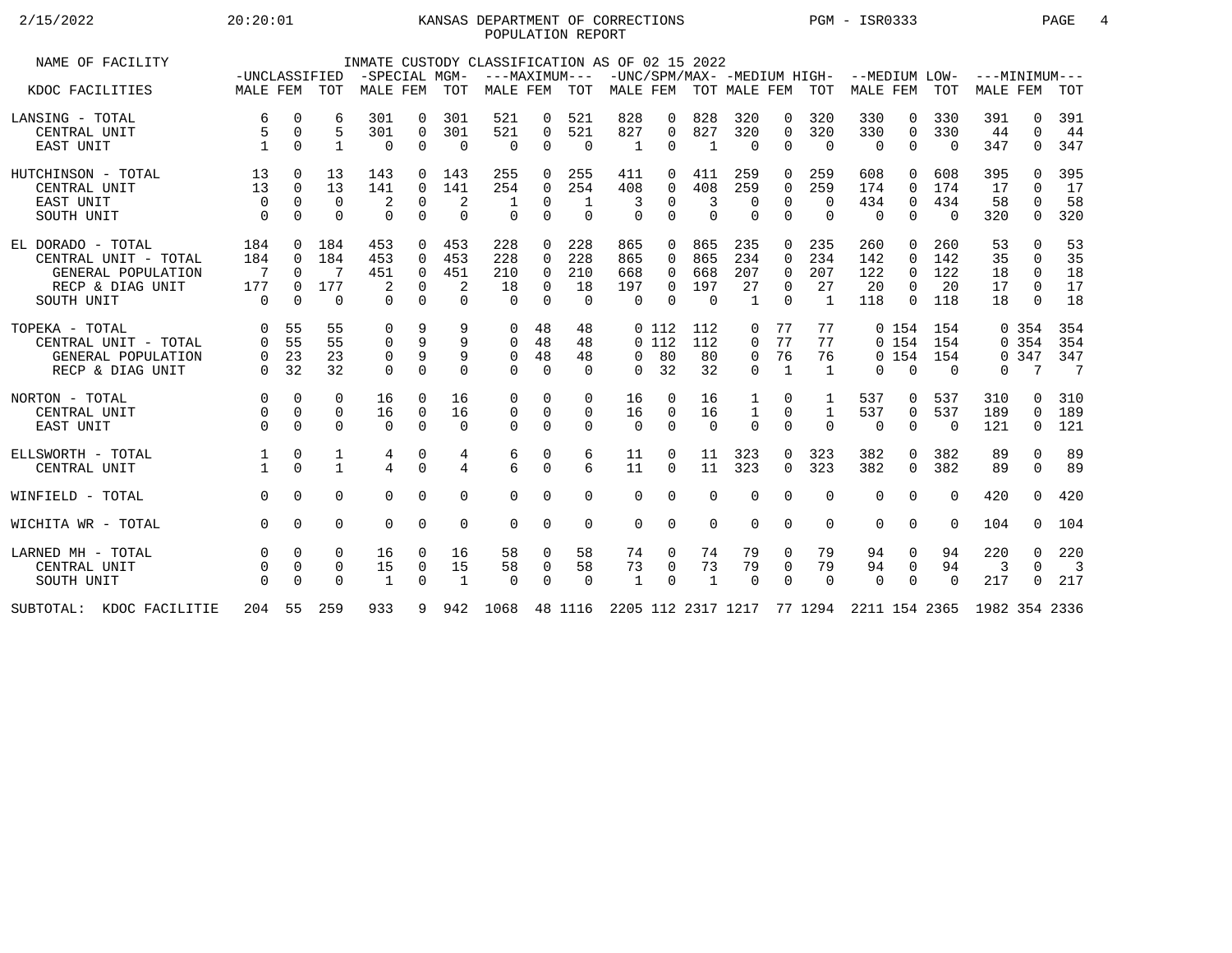| 2/15/2022                   | 20:20:01                  |          |          |                                                |                |          | KANSAS DEPARTMENT OF CORRECTIONS<br>POPULATION REPORT |          |          |          |                         |               |                                             |                |          | PGM - ISR0333        |          |             |                           |          | PAGE           | 5 |
|-----------------------------|---------------------------|----------|----------|------------------------------------------------|----------------|----------|-------------------------------------------------------|----------|----------|----------|-------------------------|---------------|---------------------------------------------|----------------|----------|----------------------|----------|-------------|---------------------------|----------|----------------|---|
| NAME OF FACILITY            |                           |          |          | INMATE CUSTODY CLASSIFICATION AS OF 02 15 2022 |                |          |                                                       |          |          |          |                         |               |                                             |                |          |                      |          |             |                           |          |                |   |
| NON-KDOC FACILITIES         | -UNCLASSIFIED<br>MALE FEM |          | TOT      | -SPECIAL MGM-<br>MALE FEM                      |                | TOT      | ---MAXIMUM---<br>MALE FEM                             |          | TOT      | MALE FEM |                         |               | -UNC/SPM/MAX- -MEDIUM HIGH-<br>TOT MALE FEM |                | TOT      | --MEDIUM<br>MALE FEM |          | LOW-<br>TOT | ---MINIMUM---<br>MALE FEM |          | TOT            |   |
| LARNED STATE HOSPITAL       | $\Omega$                  | $\Omega$ | $\Omega$ | $\Omega$                                       | $\overline{0}$ | $\Omega$ | $\Omega$                                              | 3        | 3        | $\Omega$ | $\overline{\mathbf{3}}$ | 3             | $\Omega$                                    | $\overline{0}$ | $\Omega$ | $\Omega$             | $\Omega$ | $\Omega$    | $\Omega$                  | $\Omega$ | $\overline{0}$ |   |
| JO CTY RESIDENTIAL CEN      | $\Omega$                  | $\Omega$ | $\Omega$ | $\Omega$                                       | $\overline{0}$ | $\Omega$ | $\Omega$                                              | $\Omega$ | $\Omega$ |          | $0 \quad 0$             | $\Omega$      | $\Omega$                                    | $\overline{0}$ | $\Omega$ | $\Omega$             | $\Omega$ | $\Omega$    |                           | $\Omega$ | $\overline{2}$ |   |
| SUBTOTAL:<br>NON-KDOC       | $\Omega$                  | - 0      | $\Omega$ | $\Omega$                                       | $\overline{0}$ | $\Omega$ | $\Omega$                                              | 3        | 3        |          | $0 \quad 3$             | 3             | $\Omega$                                    | $\overline{0}$ | $\Omega$ | $\Omega$             | $\Omega$ | $\Omega$    |                           | $\Omega$ | - 2            |   |
| TOTAL:<br>KDOC AND NON-KDOC | 204                       | 55       | 259      | 933                                            | 9.             | 942      | 1068                                                  | 51       | 19       |          |                         | 2205 115 2320 | 1217                                        |                | 77 1294  | 2211                 | 154      | 2365        | 1984 354 2338             |          |                |   |

#### SPECIAL MANAGEMENT AND INFIRMARY INMATESSPECIAL MANAGEMENT(DISTRIBUTIONS)

| LOCATION                         |     |                 |          |          |                  |          |    |                 |          |       |             |          |          | INMATES      |          |
|----------------------------------|-----|-----------------|----------|----------|------------------|----------|----|-----------------|----------|-------|-------------|----------|----------|--------------|----------|
|                                  |     | ALL SPECIAL MGM |          |          | DISC SEGREGATION |          |    | PROTEC. CUSTODY |          | ADMIN | SEGREGATION |          |          | IN INFIRMARY |          |
| KDOC FACILITIES                  |     | MALE FEMALE TOT |          |          | MALE FEMALE TOT  |          |    | MALE FEMALE TOT |          |       | MALE FEMALE | TOT      | MALE     | FEMALE       | TOT      |
| LANSING CORRECTIONAL FACILITY    | 301 | $\Omega$        | 301      | 19       | $\Omega$         | 19       | 5  | 0               | 5        | 277   | 0           | 277      | $\Omega$ | 0            | $\Omega$ |
| HUTCHINSON CORRECTIONAL FACILITY | 143 | 0               | 143      | 15       | $\Omega$         | 15       | 0  | $\Omega$        | 0        | 128   | $\Omega$    | 128      |          | $\mathbf 0$  |          |
| EL DORADO CORRECTIONAL FACILITY  | 453 | 0               | 453      | 6        | $\Omega$         | 6        | 6  | 0               | 6        | 441   | $\Omega$    | 441      | 14       | 0            | 14       |
| TOPEKA CORRECTIONAL FACILITY     | 0   | 9               | 9        | $\Omega$ |                  | 0        | 0  | $\Omega$        | 0        | 0     | 9           | 9        | $\Omega$ | $\Omega$     | 0        |
| NORTON CORRECTIONAL FACILITY     | 16  | $\Omega$        | 16       |          | $\Omega$         | 2        | 3  | $\Omega$        | 3        | 11    | $\Omega$    | 11       | $\Omega$ | 0            | $\Omega$ |
| ELLSWORTH CORRECTIONAL FACILITY  | 4   | $\Omega$        | 4        |          |                  | $\Omega$ | 0  | $\Omega$        | $\Omega$ | 4     | 0           | 4        |          | $\mathbf 0$  | $\Omega$ |
| WINFIELD CORRECTIONAL FACILITY   | 0   | $\Omega$        | $\Omega$ | $\Omega$ | $\Omega$         | 0        | 0  | 0               | 0        | 0     | $\Omega$    | $\Omega$ | $\Omega$ | 0            | $\Omega$ |
| WICHITA CORRECTIONAL FACILITY    | 0   | $\Omega$        | $\Omega$ | $\Omega$ | 0                | $\Omega$ | 0  | $\Omega$        | $\Omega$ | 0     | $\Omega$    | $\Omega$ | $\Omega$ | $\Omega$     | $\Omega$ |
| LARNED CORRECTIONAL MH FACILITY  | 16  | 0               | 16       | 6        |                  | 6        | 2  | $\Omega$        | 2        | 8     |             | 8        |          | $\Omega$     | $\Omega$ |
| TOTAL KDOC FACILITIES            | 933 |                 | 942      | 48       |                  | 48       | 16 | 0               | 16       | 869   | 9           | 878      | 21       | $\Omega$     | 21       |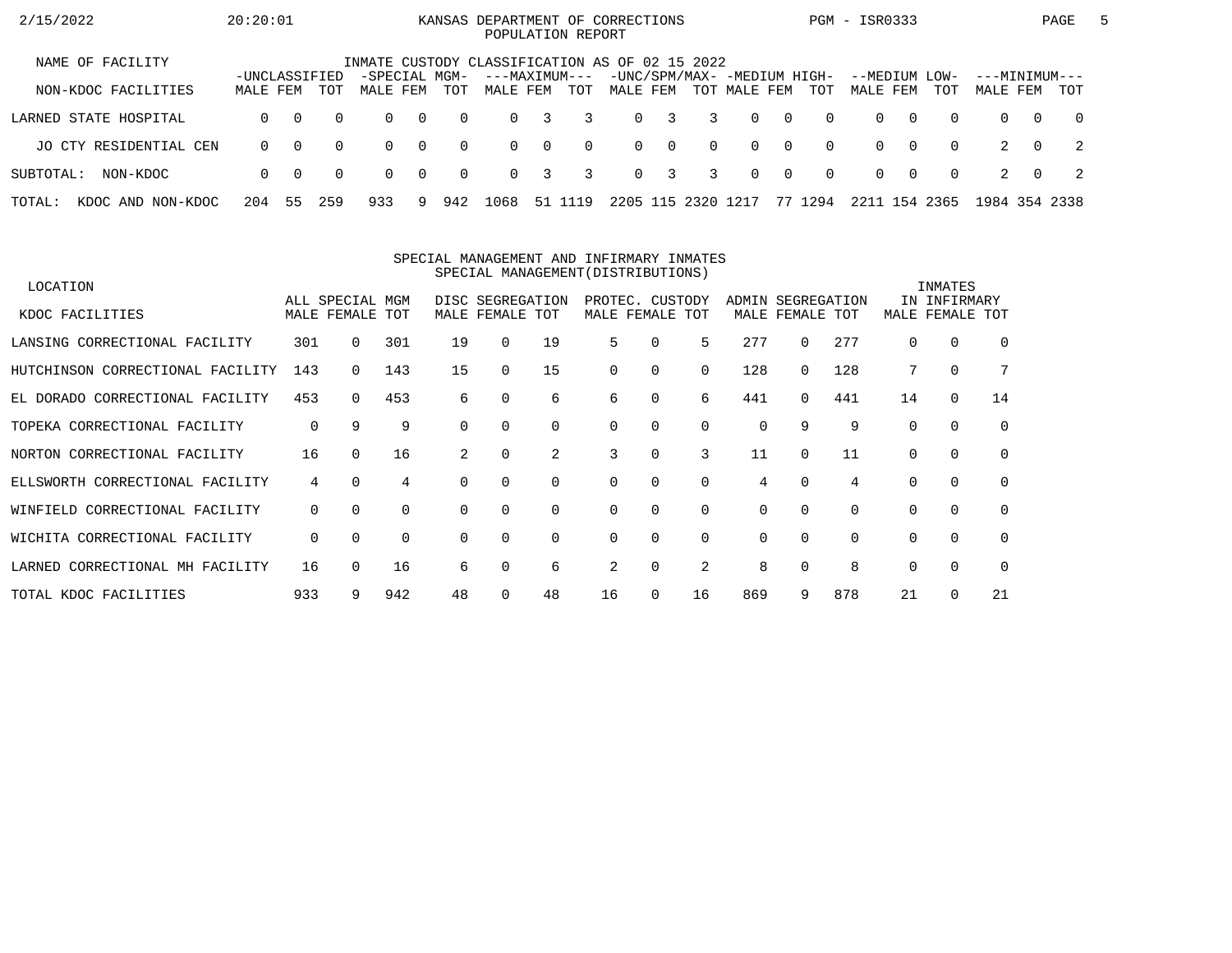2/15/2022 20:20:01 KANSAS DEPARTMENT OF CORRECTIONS PGM - ISR0333 PAGE 6 POPULATION REPORT

## DISTRIBUTION OF IN-STATE PAROLE CASELOAD BY LEVEL OF SUPERVISION

|                                                                                                                                                                                                                                   | ALL LEVELS<br>MALE FEMALE TOT MALE FEMALE TOT                                        |                                                                                               |                                                                                          | HIGH                                                                                         |                                                                                                      |                                                                                              | CLOSE/MODERATE<br>MALE FEMALE TOT                                               |                                                                              |                                                                                  | MALE FEMALE TOT                                                                             | MODERATE/LOW-MOD                                                                            |                                                                                       | LOW<br>MALE FEMALE TOT                                                     |                                                                                                             |                                                                                          | UNCLASSIFIED<br>MALE FEMALE TOT                                                     |                                                                                            |                                                                                                        |
|-----------------------------------------------------------------------------------------------------------------------------------------------------------------------------------------------------------------------------------|--------------------------------------------------------------------------------------|-----------------------------------------------------------------------------------------------|------------------------------------------------------------------------------------------|----------------------------------------------------------------------------------------------|------------------------------------------------------------------------------------------------------|----------------------------------------------------------------------------------------------|---------------------------------------------------------------------------------|------------------------------------------------------------------------------|----------------------------------------------------------------------------------|---------------------------------------------------------------------------------------------|---------------------------------------------------------------------------------------------|---------------------------------------------------------------------------------------|----------------------------------------------------------------------------|-------------------------------------------------------------------------------------------------------------|------------------------------------------------------------------------------------------|-------------------------------------------------------------------------------------|--------------------------------------------------------------------------------------------|--------------------------------------------------------------------------------------------------------|
| NORTHERN REGION TOTAL<br>KANSAS CITY TOTAL<br><b>OTHER</b><br>KANSAS OFFENDERS<br>COMPACT PAROLE<br>ON SUPERVISION<br>PENDING INVEST<br>WAIT RPT INSTR<br>COMPACT PROBATION<br>ON SUPERVISION<br>PENDING INVEST<br>WAIT RPT INSTR | 2355<br>628<br>628<br>401<br>93<br>70<br>22<br>$\mathbf{1}$<br>134<br>104<br>8<br>22 | 405<br>92<br>92<br>45<br>7<br>3<br>3<br>$\mathbf{1}$<br>40<br>26<br>3<br>11                   | 2760<br>720<br>720<br>446<br>100<br>73<br>25<br>$\overline{2}$<br>174<br>130<br>11<br>33 | 192<br>46<br>46<br>39<br>4<br>3<br>-1<br>0<br>3<br>3<br>$\Omega$<br>$\mathbf 0$              | 25<br>3<br>3<br>2<br>$\cap$<br>$\Omega$<br>$\Omega$<br>$\Omega$<br>1<br>1<br>$\Omega$<br>$\Omega$    | 217<br>49<br>49<br>41<br>4<br>3<br>1<br>$\mathbf 0$<br>4<br>4<br>$\Omega$<br>$\Omega$        | 1006<br>267<br>267<br>192<br>32<br>29<br>3<br>$\mathbf 0$<br>43<br>35<br>5<br>3 | 141<br>28<br>28<br>16<br>4<br>2<br>1<br>8<br>U<br>3                          | 1147<br>295<br>295<br>208<br>36<br>31<br>4<br>$\mathbf{1}$<br>51<br>40<br>5<br>6 | 601<br>219<br>219<br>125<br>35<br>33<br>2<br>$\overline{0}$<br>59<br>56<br>$\mathbf 0$<br>3 | 103<br>36<br>36<br>16<br>1<br>$\mathbf{1}$<br>$\Omega$<br>$\mathbf 0$<br>19<br>15<br>1<br>3 | 704<br>255<br>255<br>141<br>36<br>34<br>2<br>$\Omega$<br>78<br>71<br>$\mathbf 1$<br>6 | 337<br>30<br>30<br>17<br>2<br>1<br>1<br>$\Omega$<br>11<br>7<br>1<br>3      | 88<br>8<br>8<br>3<br>$\Omega$<br>$\Omega$<br>$\Omega$<br>$\Omega$<br>5<br>4<br>$\Omega$<br>$\mathbf 1$      | 425<br>38<br>38<br>20<br>2<br>1<br>$\mathbf{1}$<br>$\Omega$<br>16<br>11<br>1<br>4        | 219<br>66<br>66<br>28<br>20<br>4<br>15<br>$\mathbf{1}$<br>18<br>3<br>2<br>13        | 48<br>17<br>17<br>8<br>2<br>0<br>2<br>$\Omega$<br>7<br>1<br>2<br>4                         | 267<br>83<br>83<br>36<br>22<br>$\overline{4}$<br>17<br>$\mathbf{1}$<br>25<br>4<br>$\overline{4}$<br>17 |
| TOPEKA TOTAL<br><b>OTHER</b><br>KANSAS OFFENDERS<br>COMPACT PAROLE<br>ON SUPERVISION<br>PENDING INVEST<br>COMPACT PROBATION<br>ON SUPERVISION<br>PENDING INVEST<br>WAIT RPT INSTR                                                 | 296<br>296<br>250<br>19<br>11<br>8<br>27<br>16<br>2<br>9                             | 56<br>56<br>46<br>$\mathbf 1$<br>$\mathbf{1}$<br>$\mathbf 0$<br>q<br>5<br>$\mathfrak{D}$<br>2 | 352<br>352<br>296<br>20<br>12<br>8<br>36<br>21<br>4<br>11                                | 34<br>34<br>30<br>$\overline{2}$<br>2<br>$\mathbf 0$<br>2<br>1<br>$\mathbf 0$<br>1           | 6<br>6<br>4<br>$\Omega$<br>$\Omega$<br>$\Omega$<br>2<br>$\overline{a}$<br>$\mathbf 0$<br>$\Omega$    | 40<br>40<br>34<br>$\overline{2}$<br>2<br>$\mathbf 0$<br>4<br>3<br>$\mathbf 0$<br>$\mathbf 1$ | 195<br>195<br>169<br>11<br>6<br>5<br>15<br>12<br>1<br>2                         | 31<br>31<br>27<br>$\Omega$<br>∩<br>$\Omega$<br>1<br>2<br>$\mathbf 1$         | 226<br>226<br>196<br>11<br>6<br>5<br>19<br>13<br>3<br>3                          | 37<br>37<br>30<br>3<br>3<br>$\mathbf 0$<br>4<br>$\mathbf 0$<br>1<br>3                       | 12<br>12<br>9<br>$\mathbf{1}$<br>1<br>0<br>2<br>1<br>0<br>$\mathbf{1}$                      | 49<br>49<br>39<br>4<br>4<br>$\mathbf 0$<br>6<br>$\mathbf 1$<br>1<br>4                 | 9<br>9<br>5<br>$\Omega$<br>∩<br>0<br>4<br>3<br>$\mathbf 0$<br>$\mathbf{1}$ | 2<br>$\overline{2}$<br>1<br>$\Omega$<br>$\Omega$<br>0<br>$\mathbf{1}$<br>1<br>$\mathbf 0$<br>$\Omega$       | 11<br>11<br>6<br>$\Omega$<br>$\Omega$<br>$\mathbf 0$<br>5<br>4<br>$\Omega$<br>1          | 21<br>21<br>16<br>3<br>$\Omega$<br>3<br>2<br>$\Omega$<br>$\Omega$<br>$\overline{2}$ | 5<br>5<br>5<br>$\Omega$<br>$\Omega$<br>$\Omega$<br>$\Omega$<br>$\Omega$<br>0<br>0          | 26<br>26<br>21<br>3<br>$\Omega$<br>3<br>2<br>$\Omega$<br>$\mathbf 0$<br>$\overline{2}$                 |
| OLATHE TOTAL<br><b>OTHER</b><br>KANSAS OFFENDERS<br>COMPACT PAROLE<br>ON SUPERVISION<br>PENDING INVEST<br>WAIT RPT INSTR<br>COMPACT PROBATION<br>ON SUPERVISION<br>PENDING INVEST<br>WAIT RPT INSTR                               | 558<br>558<br>330<br>61<br>45<br>14<br>2<br>167<br>122<br>10<br>35                   | 131<br>131<br>54<br>15<br>13<br>$\mathbf 1$<br>1<br>62<br>51<br>$\Omega$<br>11                | 689<br>689<br>384<br>76<br>58<br>15<br>3<br>229<br>173<br>10<br>46                       | 29<br>29<br>28<br>$\Omega$<br>0<br>$\Omega$<br>$\Omega$<br>1<br>1<br>$\mathbf 0$<br>$\Omega$ | 6<br>6<br>6<br>$\Omega$<br>0<br>$\Omega$<br>$\Omega$<br>$\Omega$<br>$\Omega$<br>$\Omega$<br>$\Omega$ | 35<br>35<br>34<br>$\Omega$<br>0<br>$\Omega$<br>$\Omega$<br>1<br>1<br>$\mathbf 0$<br>$\Omega$ | 140<br>140<br>96<br>15<br>10<br>5<br>$\Omega$<br>29<br>22<br>2<br>5             | 29<br>29<br>21<br>2<br>2<br>O<br>U<br>0<br>$\mathbf{1}$                      | 169<br>169<br>117<br>17<br>12<br>5<br>$\Omega$<br>35<br>27<br>2<br>6             | 66<br>66<br>45<br>8<br>7<br>$\mathbf 0$<br>1<br>13<br>8<br>1<br>$\overline{4}$              | 12<br>12<br>8<br>2<br>2<br>0<br>$\Omega$<br>2<br>2<br>0<br>$\Omega$                         | 78<br>78<br>53<br>10<br>9<br>$\mathbf 0$<br>1<br>15<br>10<br>1<br>4                   | 272<br>272<br>134<br>28<br>26<br>$\mathbf{1}$<br>1<br>110<br>90<br>2<br>18 | 73<br>73<br>13<br>9<br>8<br>$\mathbf 1$<br>$\Omega$<br>51<br>43<br>$\mathbf 0$<br>8                         | 345<br>345<br>147<br>37<br>34<br>$\overline{2}$<br>$\mathbf{1}$<br>161<br>133<br>2<br>26 | 51<br>51<br>27<br>10<br>2<br>8<br>$\cap$<br>14<br>-1<br>5<br>$\mathsf{R}$           | 11<br>11<br>6<br>2<br>$\mathbf 1$<br>0<br>1<br>3<br>1<br>0<br>2                            | 62<br>62<br>33<br>12<br>3<br>8<br>$\mathbf{1}$<br>17<br>2<br>5<br>10                                   |
| LANSING<br>KANSAS OFFENDERS<br>COMPACT PAROLE<br>ON SUPERVISION<br>PENDING INVEST<br>COMPACT PROBATION<br>ON SUPERVISION<br>PENDING INVEST<br>WAIT RPT INSTR                                                                      | 215<br>148<br>36<br>33<br>3<br>31<br>27<br>3<br>1                                    | 28<br>18<br>1<br>1<br>$\Omega$<br>9<br>q<br>$\Omega$<br>$\Omega$                              | 243<br>166<br>37<br>34<br>3<br>40<br>36<br>3<br>$\mathbf{1}$                             | 3<br>3<br>0<br>0<br>$\Omega$<br>$\Omega$<br>$\mathbf 0$<br>0<br>$\mathbf 0$                  | 1<br>$\mathbf{1}$<br>$\Omega$<br>$\Omega$<br>$\Omega$<br>$\Omega$<br>$\Omega$<br>0<br>$\mathbf 0$    | 4<br>4<br>0<br>$\mathbf 0$<br>$\Omega$<br>0<br>$\mathbf 0$<br>$\mathbf 0$<br>$\mathbf 0$     | 38<br>28<br>4<br>4<br>0<br>6<br>6<br>0<br>0                                     | 2<br>2<br>O<br>$\Omega$<br>O<br>$\Omega$<br>$\Omega$<br>$\Omega$<br>$\Omega$ | 40<br>30<br>4<br>4<br>$\mathbf 0$<br>6<br>6<br>$\mathbf 0$<br>$\Omega$           | 157<br>111<br>28<br>28<br>$\Omega$<br>18<br>18<br>0<br>$\mathbf 0$                          | 22<br>14<br>1<br>1<br>$\Omega$<br>7<br>7<br>0<br>0                                          | 179<br>125<br>29<br>29<br>$\Omega$<br>25<br>25<br>$\Omega$<br>$\Omega$                | 7<br>3<br>1<br>1<br>$\Omega$<br>3<br>3<br>$\Omega$<br>$\Omega$             | 1<br>$\Omega$<br>$\Omega$<br>$\mathbf 0$<br>$\Omega$<br>$\mathbf{1}$<br>$\mathbf 1$<br>$\Omega$<br>$\Omega$ | 8<br>3<br>1<br>1<br>$\Omega$<br>4<br>4<br>$\Omega$<br>$\mathbf 0$                        | 10<br>3<br>3<br>$\Omega$<br>3<br>4<br>$\Omega$<br>3<br>$\mathbf 1$                  | 2<br>$\mathbf{1}$<br>0<br>$\Omega$<br>$\Omega$<br>1<br>$\mathbf 1$<br>$\Omega$<br>$\Omega$ | 12<br>4<br>3<br>$\Omega$<br>5<br>$\mathbf{1}$<br>3<br>$\mathbf{1}$                                     |
| ATCHISON<br>KANSAS OFFENDERS<br>COMPACT PAROLE<br>ON SUPERVISION<br>PENDING INVEST<br>COMPACT PROBATION                                                                                                                           | 52<br>29<br>9<br>5<br>4<br>14                                                        | 5<br>$\mathbf 1$<br>2<br>0<br>2                                                               | 57<br>30<br>11<br>7<br>4<br>16                                                           | 6<br>5<br>0<br>$\Omega$<br>$\cap$<br>1                                                       | $\overline{2}$<br>1<br>1<br>1<br>$\mathbf 0$<br>$\Omega$                                             | 8<br>6<br>1<br>1<br>$\mathbf 0$<br>1                                                         | 27<br>16<br>5<br>5<br>0<br>6                                                    | $\overline{2}$<br>$\Omega$<br>1<br>0<br>1                                    | 29<br>16<br>6<br>6<br>$\mathbf 0$<br>7                                           | 10<br>6<br>0<br>0<br>$\mathbf 0$<br>4                                                       | 1<br>$\Omega$<br>0<br>0<br>0<br>1                                                           | 11<br>6<br>$\Omega$<br>$\Omega$<br>$\Omega$<br>5                                      | 1<br>1<br>∩<br>$\Omega$<br>0<br>$\Omega$                                   | $\mathbf 0$<br>$\Omega$<br>$\Omega$<br>$\Omega$<br>$\mathbf 0$<br>$\Omega$                                  | 1<br>$\mathbf{1}$<br>$\mathbf 0$<br>$\Omega$<br>$\mathbf 0$<br>$\Omega$                  | 8<br>1<br>4<br>$\Omega$<br>4<br>3                                                   | $\Omega$<br>$\Omega$<br>0<br>O<br>0<br>$\Omega$                                            | 8<br>$\mathbf{1}$<br>4<br>$\Omega$<br>4<br>3                                                           |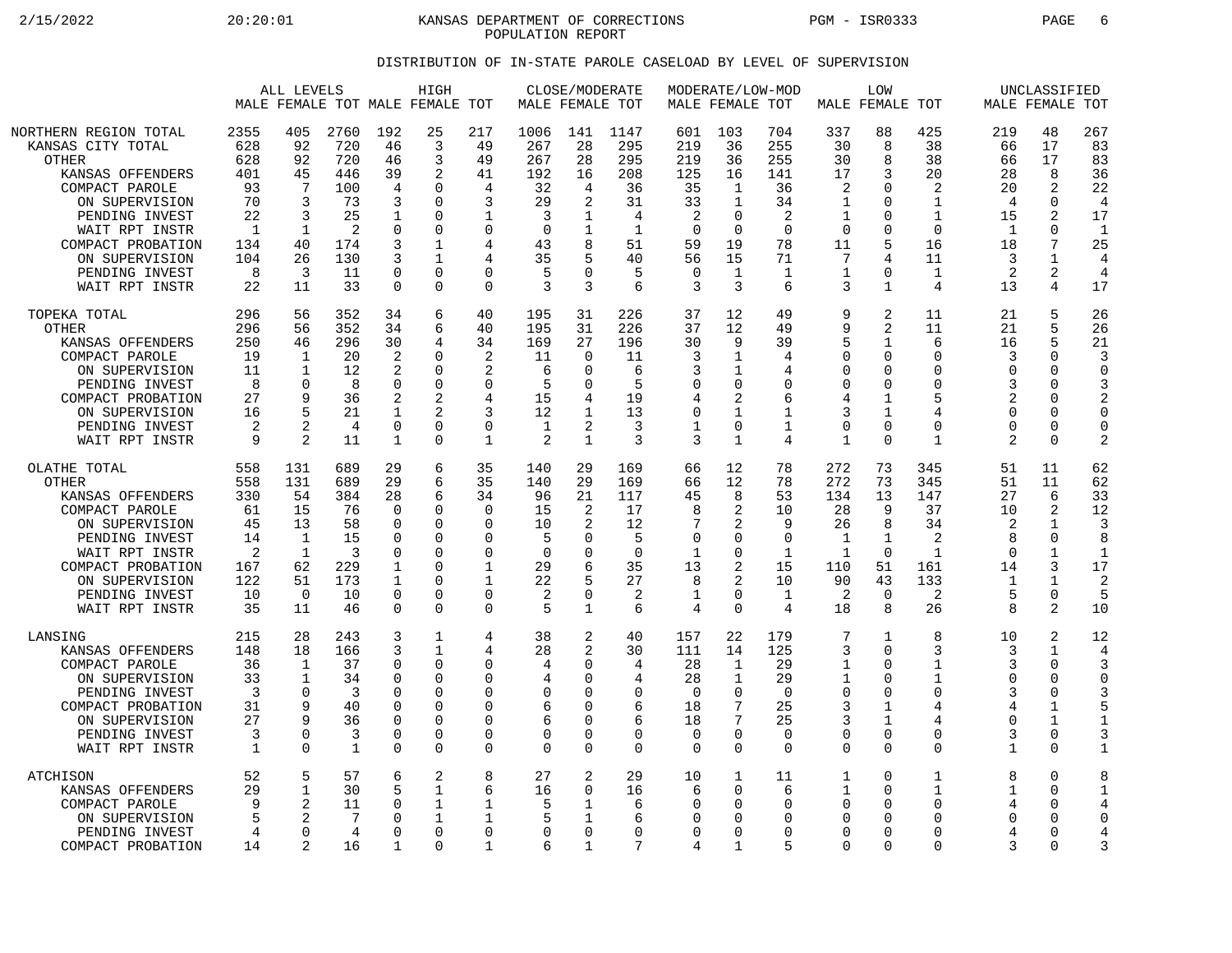2/15/2022 20:20:01 KANSAS DEPARTMENT OF CORRECTIONS PGM - ISR0333 PAGE 7 POPULATION REPORT

## DISTRIBUTION OF IN-STATE PAROLE CASELOAD BY LEVEL OF SUPERVISION

|                                                                                                                                                                                   | ALL LEVELS<br>MALE FEMALE TOT MALE FEMALE TOT                  |                                                                                                        |                                                                         |                                                                                                                          | HIGH                                                                   |                                                                                                          | MALE FEMALE TOT                                          | CLOSE/MODERATE                                                                                  |                                                                                    | MODERATE/LOW-MOD<br>MALE FEMALE TOT                                                            |                                                                                     |                                                                                 | MALE FEMALE TOT                                                                                            | LOW                                                                                                                  |                                                                                                  | MALE FEMALE TOT                                                                                                  | UNCLASSIFIED                                                                                   |                                                                                                                     |
|-----------------------------------------------------------------------------------------------------------------------------------------------------------------------------------|----------------------------------------------------------------|--------------------------------------------------------------------------------------------------------|-------------------------------------------------------------------------|--------------------------------------------------------------------------------------------------------------------------|------------------------------------------------------------------------|----------------------------------------------------------------------------------------------------------|----------------------------------------------------------|-------------------------------------------------------------------------------------------------|------------------------------------------------------------------------------------|------------------------------------------------------------------------------------------------|-------------------------------------------------------------------------------------|---------------------------------------------------------------------------------|------------------------------------------------------------------------------------------------------------|----------------------------------------------------------------------------------------------------------------------|--------------------------------------------------------------------------------------------------|------------------------------------------------------------------------------------------------------------------|------------------------------------------------------------------------------------------------|---------------------------------------------------------------------------------------------------------------------|
| ON SUPERVISION<br>WAIT RPT INSTR                                                                                                                                                  | 11<br>3                                                        | 2<br>$\mathbf 0$                                                                                       | 13<br>3                                                                 | 1<br>$\mathbf 0$                                                                                                         | 0<br>0                                                                 | 1<br>$\Omega$                                                                                            | 6<br>$\Omega$                                            | 1<br>$\mathbf 0$                                                                                | 7<br>$\Omega$                                                                      | 4<br>$\Omega$                                                                                  | 1<br>$\mathbf 0$                                                                    | 5<br>$\Omega$                                                                   | 0<br>$\mathbf 0$                                                                                           | $\mathbf 0$<br>$\Omega$                                                                                              | 0<br>$\mathbf 0$                                                                                 | $\Omega$<br>3                                                                                                    | $\mathbf 0$<br>$\mathbf 0$                                                                     | $\mathbf 0$<br>3                                                                                                    |
| LAWRENCE<br>KANSAS OFFENDERS<br>COMPACT PAROLE<br>ON SUPERVISION<br>PENDING INVEST<br>COMPACT PROBATION<br>ON SUPERVISION<br>PENDING INVEST<br>WAIT RPT INSTR                     | 92<br>70<br>7<br>6<br>$\mathbf{1}$<br>15<br>11<br>1<br>3       | 16<br>7<br>$\overline{4}$<br>3<br>$\mathbf{1}$<br>5<br>4<br>$\Omega$<br>1                              | 108<br>77<br>11<br>9<br>$\mathfrak{D}$<br>20<br>15<br>$\mathbf{1}$<br>4 | 9<br>9<br>$\mathbf 0$<br>0<br>$\Omega$<br>$\Omega$<br>$\Omega$<br>$\Omega$<br>$\Omega$                                   | 0<br>0<br>$\Omega$<br>0<br>$\Omega$<br>$\Omega$<br>0<br>0<br>0         | 9<br>9<br>$\Omega$<br>O<br>$\Omega$<br>O<br>$\Omega$<br>$\mathbf 0$<br>$\Omega$                          | 53<br>39<br>5<br>4<br>9<br>6<br>2                        | 4<br>1<br>1<br>1<br>0<br>2<br>2<br>$\Omega$<br>$\Omega$                                         | 57<br>40<br>6<br>5<br>$\mathbf{1}$<br>11<br>8<br>$\mathbf{1}$<br>$\overline{a}$    | 19<br>14<br>1<br>1<br>0<br>4<br>4<br>$\mathbf 0$<br>$\Omega$                                   | 7<br>4<br>$\mathfrak{D}$<br>2<br>$\Omega$<br>1<br>1<br>U<br>$\Omega$                | 26<br>18<br>3<br>3<br>$\Omega$<br>5<br>5<br>$\Omega$<br>$\Omega$                | 2<br>$\mathbf{1}$<br>$\mathbf 0$<br>0<br>$\Omega$<br>1<br>$\mathbf{1}$<br>0<br>$\Omega$                    | 2<br>1<br>∩<br>$\Omega$<br>$\Omega$<br>1<br>1<br>$\Omega$<br>$\Omega$                                                | 4<br>2<br>0<br>$\Omega$<br>$\Omega$<br>$\overline{2}$<br>2<br>0<br>$\Omega$                      | 9<br>7<br>1<br>1<br>$\Omega$<br>1<br>$\Omega$<br>$\Omega$<br>1                                                   | 3<br>1<br>1<br>0<br>1<br>$\mathbf{1}$<br>0<br>0<br>1                                           | 12<br>8<br>$\mathcal{D}$<br>$\mathbf{1}$<br>$\mathbf{1}$<br>$\mathbf 0$<br>$\mathbf 0$<br>2                         |
| SALINA<br>KANSAS OFFENDERS<br>COMPACT PAROLE<br>ON SUPERVISION<br>PENDING INVEST<br>COMPACT PROBATION<br>ON SUPERVISION<br>PENDING INVEST<br>WAIT RPT INSTR                       | 184<br>163<br>9<br>4<br>5<br>12<br>7<br>$\mathbf{1}$<br>4      | 27<br>15<br>2<br>1<br>$\mathbf{1}$<br>10<br>6<br>1<br>3                                                | 211<br>178<br>11<br>5<br>6<br>22<br>13<br>2<br>$7\phantom{.0}$          | 14<br>12<br>$\overline{2}$<br>$\mathbf{1}$<br>1<br>$\Omega$<br>$\Omega$<br>$\mathbf 0$<br>$\Omega$                       | 1<br>$\mathbf{1}$<br>0<br>0<br>0<br>$\Omega$<br>0<br>0<br>0            | 15<br>13<br>$\overline{2}$<br>1<br>1<br>$\Omega$<br>$\Omega$<br>$\mathbf 0$<br>$\Omega$                  | 122<br>110<br>4<br>2<br>2<br>8<br>4<br>1<br>3            | 17<br>9<br>1<br>1<br>$\mathbf 0$<br>7<br>4<br>1<br>2                                            | 139<br>119<br>5<br>3<br>2<br>15<br>8<br>2<br>5                                     | 29<br>27<br>$\mathbf 0$<br>0<br>$\mathbf 0$<br>2<br>2<br>$\mathbf 0$<br>$\Omega$               | 3<br>2<br>0<br>O<br>$\Omega$<br>1<br>$\mathbf{1}$<br>0<br>$\Omega$                  | 32<br>29<br>$\Omega$<br>$\Omega$<br>0<br>3<br>3<br>0<br>$\Omega$                | 5<br>3<br>$\Omega$<br>0<br>0<br>2<br>$\mathbf{1}$<br>$\mathbf 0$<br>1                                      | $\Omega$<br>$\Omega$<br>$\Omega$<br>$\Omega$<br>$\Omega$<br>O<br>$\Omega$<br>0<br>$\Omega$                           | 5<br>3<br>$\Omega$<br>$\Omega$<br>0<br>$\overline{2}$<br>$\mathbf{1}$<br>0<br>1                  | 14<br>11<br>3<br>1<br>$\mathfrak{D}$<br>$\Omega$<br>$\Omega$<br>$\Omega$<br>∩                                    | 6<br>3<br>1<br>0<br>$\mathbf{1}$<br>2<br>$\mathbf{1}$<br>$\mathbf 0$<br>1                      | 20<br>14<br>4<br>$\mathbf{1}$<br>$\overline{2}$<br>$\mathbf{1}$<br>$\mathbf 0$<br>$\mathbf{1}$                      |
| GREAT BEND<br>KANSAS OFFENDERS<br>COMPACT PAROLE<br>ON SUPERVISION<br>PENDING INVEST<br>WAIT RPT INSTR<br>COMPACT PROBATION<br>ON SUPERVISION<br>PENDING INVEST<br>WAIT RPT INSTR | 100<br>86<br>7<br>4<br>2<br>1<br>7<br>4<br>1<br>$\overline{2}$ | 5<br>4<br>$\Omega$<br>$\Omega$<br>$\Omega$<br>$\Omega$<br>$\mathbf{1}$<br>$\Omega$<br>1<br>$\mathbf 0$ | 105<br>90<br>7<br>4<br>1<br>8<br>4<br>2<br>2                            | 14<br>13<br>$\mathbf 1$<br>$\mathbf{1}$<br>$\mathbf 0$<br>$\Omega$<br>$\Omega$<br>$\Omega$<br>$\mathbf 0$<br>$\mathbf 0$ | 1<br>$\mathbf 1$<br>0<br>0<br>0<br>$\Omega$<br>0<br>$\Omega$<br>0<br>0 | 15<br>14<br>$\mathbf{1}$<br>1<br>$\Omega$<br>$\Omega$<br>$\Omega$<br>$\Omega$<br>$\Omega$<br>$\mathbf 0$ | 48<br>41<br>3<br>1<br>1<br>4<br>2<br>1<br>$\mathbf{1}$   | 3<br>2<br>$\Omega$<br>$\Omega$<br>$\Omega$<br>$\Omega$<br>1<br>$\mathbf 0$<br>1<br>$\Omega$     | 51<br>43<br>3<br>1<br>$\mathbf 1$<br>1<br>5<br>$\overline{a}$<br>2<br>$\mathbf{1}$ | 20<br>17<br>$\overline{2}$<br>2<br>$\mathbf 0$<br>0<br>1<br>1<br>$\mathbf 0$<br>$\overline{0}$ | 1<br>$\mathbf{1}$<br>$\Omega$<br>O<br>U<br>U<br>$\Omega$<br>$\Omega$<br>$\mathbf 0$ | 21<br>18<br>2<br>2<br>0<br>$\Omega$<br>1<br>$\mathbf 1$<br>$\Omega$<br>$\Omega$ | 2<br>$\Omega$<br>$\Omega$<br>0<br>$\Omega$<br>$\Omega$<br>2<br>$\mathbf{1}$<br>$\mathbf 0$<br>$\mathbf{1}$ | $\Omega$<br>$\Omega$<br>$\Omega$<br>$\Omega$<br>$\Omega$<br>$\Omega$<br>$\Omega$<br>$\Omega$<br>$\Omega$<br>$\Omega$ | 2<br>0<br>$\Omega$<br>$\Omega$<br>$\Omega$<br>$\Omega$<br>2<br>$\mathbf{1}$<br>0<br>$\mathbf{1}$ | 16<br>15<br>$\mathbf{1}$<br>$\Omega$<br>$\mathbf{1}$<br>$\Omega$<br>$\Omega$<br>$\Omega$<br>$\Omega$<br>$\Omega$ | $\mathbf 0$<br>$\Omega$<br>$\mathbf 0$<br>$\Omega$<br>0<br>$\Omega$<br>$\Omega$<br>0<br>0<br>0 | 16<br>15<br>$\mathbf{1}$<br>$\Omega$<br>$\mathbf{1}$<br>$\Omega$<br>$\Omega$<br>$\mathbf 0$<br>$\Omega$<br>$\Omega$ |
| JUNCTION CITY<br>KANSAS OFFENDERS<br>COMPACT PAROLE<br>ON SUPERVISION<br>PENDING INVEST<br>COMPACT PROBATION<br>ON SUPERVISION<br>PENDING INVEST<br>WAIT RPT INSTR                | 112<br>85<br>10<br>7<br>3<br>17<br>6<br>3<br>8                 | 27<br>19<br>2<br>1<br>1<br>6<br>3<br>1<br>2                                                            | 139<br>104<br>12<br>8<br>4<br>23<br>9<br>4<br>10                        | 22<br>21<br>$\Omega$<br>$\mathbf 0$<br>$\Omega$<br>1<br>$\Omega$<br>$\Omega$<br>$\mathbf{1}$                             | 3<br>3<br>0<br>0<br>$\Omega$<br>0<br>0<br>$\Omega$<br>0                | 25<br>24<br>$\Omega$<br>$\mathbf 0$<br>$\Omega$<br>1<br>$\Omega$<br>$\Omega$<br>1                        | 62<br>47<br>7<br>4<br>3<br>8<br>5<br>1<br>2              | 17<br>13<br>1<br>$\mathbf 0$<br>$\mathbf 1$<br>3<br>$\mathbf{1}$<br>$\mathbf 1$<br>$\mathbf{1}$ | 79<br>60<br>8<br>4<br>4<br>11<br>6<br>2<br>3                                       | 18<br>12<br>2<br>2<br>0<br>4<br>$\mathbf 0$<br>1<br>3                                          | 6<br>2<br>1<br>$\mathbf{1}$<br>$\Omega$<br>3<br>2<br>$\Omega$<br>$\mathbf{1}$       | 24<br>14<br>3<br>3<br>0<br>7<br>$\overline{2}$<br>1<br>4                        | 2<br>$\mathbf{1}$<br>0<br>0<br>$\Omega$<br>1<br>$\mathbf 0$<br>$\Omega$<br>$\mathbf{1}$                    | $\Omega$<br>$\Omega$<br>$\Omega$<br>$\Omega$<br>$\Omega$<br>∩<br>$\Omega$<br>$\Omega$<br>$\Omega$                    | 2<br>$\mathbf{1}$<br>$\Omega$<br>0<br>$\Omega$<br>1<br>0<br>$\Omega$<br>$\mathbf{1}$             | 8<br>4<br>1<br>1<br>$\Omega$<br>3<br>1<br>1<br>1                                                                 | 1<br>$\mathbf{1}$<br>$\Omega$<br>0<br>$\Omega$<br>0<br>$\Omega$<br>$\Omega$<br>0               | 9<br>5<br>$\mathbf{1}$<br>$\mathbf{1}$<br>$\Omega$<br>3<br>$\mathbf{1}$<br>1<br>$\mathbf{1}$                        |
| NW COMM CORR<br>KANSAS OFFENDERS<br>COMPACT PAROLE<br>ON SUPERVISION<br>PENDING INVEST<br>COMPACT PROBATION<br>ON SUPERVISION<br>PENDING INVEST                                   | 109<br>93<br>8<br>7<br>1<br>8<br>3<br>$\overline{2}$           | 15<br>12<br>1<br>1<br>$\Omega$<br>2<br>$\overline{2}$<br>$\Omega$                                      | 124<br>105<br>9<br>8<br>1<br>10<br>5<br>2                               | 15<br>14<br>1<br>1<br>$\Omega$<br>$\mathbf 0$<br>0<br>$\Omega$                                                           | 2<br>2<br>0<br>0<br>$\Omega$<br>0<br>0<br>$\Omega$                     | 17<br>16<br>1<br>$\mathbf{1}$<br>O<br>$\Omega$<br>$\Omega$<br>$\Omega$                                   | 54<br>51<br>3<br>2<br>1<br>0<br><sup>0</sup><br>$\Omega$ | 8<br>$7\phantom{.0}$<br>1<br>$\mathbf 1$<br><sup>0</sup><br>$\Omega$<br>$\Omega$<br>$\Omega$    | 62<br>58<br>4<br>3<br>1<br>$\Omega$<br>$\Omega$<br>$\Omega$                        | 26<br>20<br>2<br>2<br>0<br>4<br>2<br>$\Omega$                                                  | 3<br>2<br>U<br>$\Omega$<br>O<br>1<br>$\Omega$                                       | 29<br>22<br>2<br>2<br>$\Omega$<br>5<br>3<br>$\Omega$                            | 7<br>4<br>1<br>$\mathbf 1$<br>$\Omega$<br>2<br>1<br>1                                                      | 2<br>1<br>$\Omega$<br>$\Omega$<br>$\Omega$<br>1<br>1<br>$\Omega$                                                     | 9<br>5<br>1<br>$\mathbf{1}$<br>$\Omega$<br>3<br>$\overline{2}$<br>1                              | 7<br>4<br>1<br>$\mathbf{1}$<br>$\Omega$<br>2<br>$\Omega$<br>1                                                    | $\mathbf 0$<br>0<br>0<br>0<br>$\Omega$<br>0<br>0<br>$\Omega$                                   | 7<br>4<br>1<br>$\mathbf{1}$<br>$\Omega$<br>2<br>$\Omega$<br>$\mathbf{1}$                                            |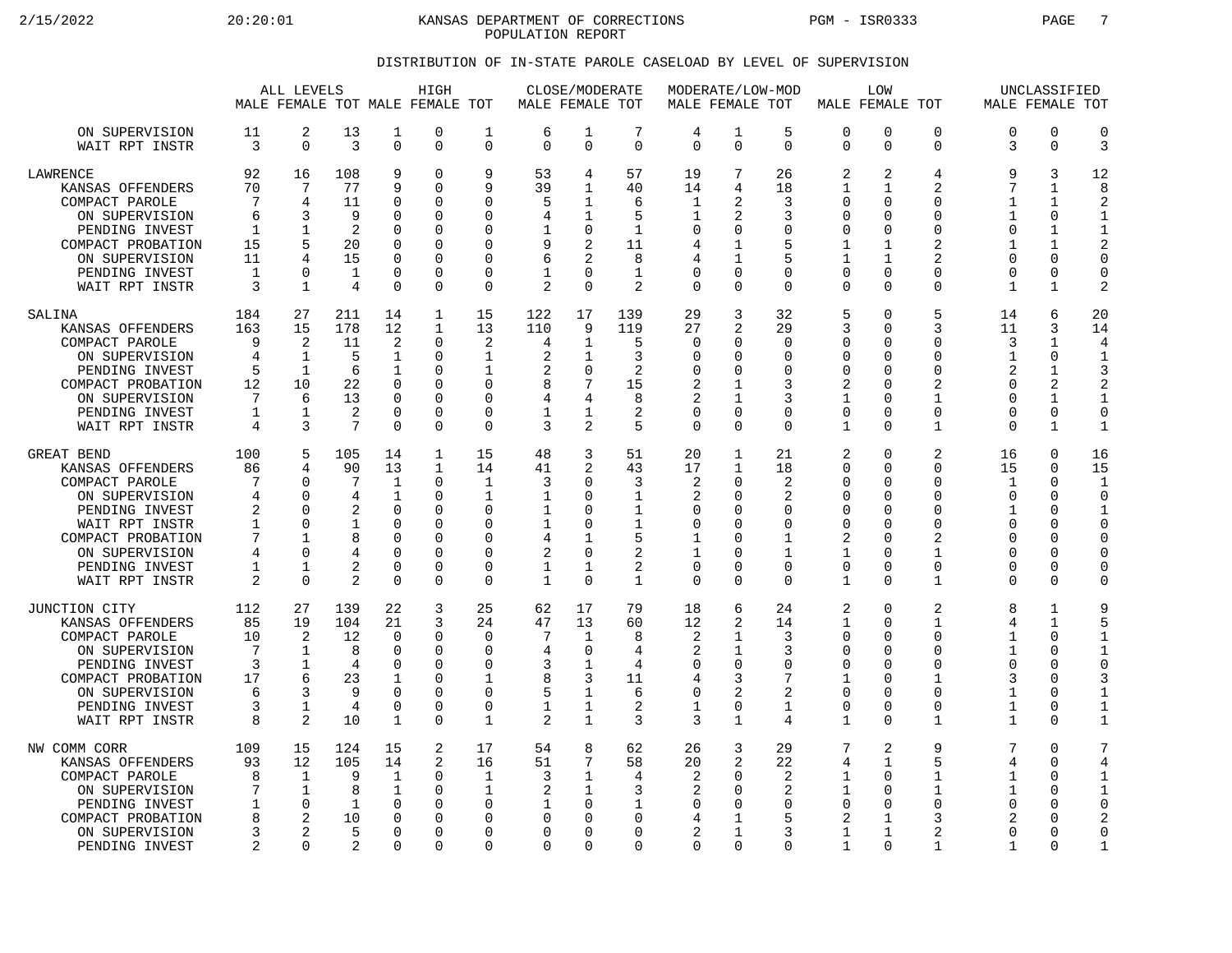2/15/2022 20:20:01 KANSAS DEPARTMENT OF CORRECTIONS PGM - ISR0333 PAGE 8 POPULATION REPORT

## DISTRIBUTION OF IN-STATE PAROLE CASELOAD BY LEVEL OF SUPERVISION

|                       | ALL LEVELS<br>MALE FEMALE TOT MALE FEMALE TOT |                |              |              | HIGH           |              | MALE FEMALE TOT | CLOSE/MODERATE  |              | MODERATE/LOW-MOD<br>MALE FEMALE TOT |                |                | MALE FEMALE TOT | LOW          |              | MALE FEMALE TOT | UNCLASSIFIED   |                |
|-----------------------|-----------------------------------------------|----------------|--------------|--------------|----------------|--------------|-----------------|-----------------|--------------|-------------------------------------|----------------|----------------|-----------------|--------------|--------------|-----------------|----------------|----------------|
| WAIT RPT INSTR        | 3                                             | 0              | 3            | $\Omega$     | $\Omega$       | $\mathbf 0$  | $\mathbf 0$     | $\Omega$        | $\mathbf 0$  | $\overline{2}$                      | 0              | $\overline{2}$ | $\Omega$        | 0            | $\Omega$     | 1               | $\Omega$       | $\mathbf{1}$   |
| UNASSIGNED - NORTH    | 9                                             | 3              | 12           | 0            | $\Omega$       | $\mathbf 0$  | $\mathbf 0$     | $\mathbf 0$     | $\mathbf 0$  | $\mathbf 0$                         | $\mathbf 0$    | 0              | 0               | 0            | $\mathbf 0$  | 9               | 3              | 12             |
| KANSAS OFFENDERS      | 9                                             | 3              | 12           | $\Omega$     | $\Omega$       | $\Omega$     | $\Omega$        | $\Omega$        | $\Omega$     | $\Omega$                            | $\Omega$       | $\Omega$       | $\Omega$        | $\Omega$     | $\Omega$     | 9               | 3              | 12             |
| SOUTHERN REGION TOTAL | 2145                                          | 304            | 2449         | 216          | 34             | 250          | 972             | 126             | 1098         | 558                                 | 75             | 633            | 260             | 44           | 304          | 139             | 25             | 164            |
| WICHITA TOTAL         | 1571                                          | 203            | 1774         | 170          | 24             | 194          | 704             | 81              | 785          | 389                                 | 45             | 434            | 226             | 38           | 264          | 82              | 15             | 97             |
| SEX OFFENDER UNIT     | 89                                            | 33             | 122          | 10           | 9              | 19           | 52              | 19              | 71           | 18                                  | 3              | 21             | $\mathbf{1}$    | 1            | 2            | 8               | $\mathbf{1}$   | 9              |
| KANSAS OFFENDERS      | 73                                            | 30             | 103          | 10           | 9              | 19           | 42              | 16              | 58           | 14                                  | 3              | 17             | 1               | 1            | 2            | 6               | $\mathbf{1}$   | $\overline{7}$ |
| COMPACT PAROLE        | 7                                             | 1              | 8            | 0            | $\Omega$       | 0            | 4               | 1               | 5            | 2                                   | U              | 2              | 0               | 0            | $\mathbf 0$  | 1               | $\mathbf 0$    | $\mathbf{1}$   |
| ON SUPERVISION        | 4                                             | 1              | 5            | $\Omega$     | $\Omega$       | $\Omega$     | $\overline{2}$  | 1               | 3            | $\overline{2}$                      | O              | $\overline{2}$ | $\Omega$        | $\Omega$     | $\Omega$     | $\Omega$        | $\Omega$       | $\Omega$       |
| PENDING INVEST        | 3                                             | $\Omega$       | 3            | $\Omega$     | ∩              | O            | 2               | 0               | 2            | $\Omega$                            | U              | $\Omega$       | 0               | U            | $\Omega$     | $\mathbf 1$     | $\Omega$       | $\mathbf{1}$   |
| COMPACT PROBATION     | 9                                             | $\overline{2}$ | 11           | $\Omega$     | $\Omega$       | 0            | 6               | 2               | 8            | $\overline{2}$                      | O              | 2              | $\mathbf 0$     | 0            | $\Omega$     | $\mathbf{1}$    | $\Omega$       | $\mathbf{1}$   |
| ON SUPERVISION        | 8                                             | $\mathfrak{D}$ | 10           | 0            | $\Omega$       | 0            | 6               | 2               | 8            | 1                                   | U              | $\mathbf{1}$   | $\Omega$        | $\Omega$     | $\Omega$     | 1               | $\Omega$       | $\mathbf{1}$   |
| WAIT RPT INSTR        | $\mathbf{1}$                                  | $\Omega$       | $\mathbf{1}$ | $\Omega$     | $\Omega$       | $\Omega$     | $\Omega$        | $\Omega$        | $\Omega$     | $\mathbf{1}$                        | $\Omega$       | $\mathbf{1}$   | $\Omega$        | $\Omega$     | $\Omega$     | $\Omega$        | $\Omega$       | $\mathbf 0$    |
| <b>OTHER</b>          | 1482                                          | 170            | 1652         | 160          | 15             | 175          | 652             | 62              | 714          | 371                                 | 42             | 413            | 225             | 37           | 262          | 74              | 14             | 88             |
| KANSAS OFFENDERS      | 1272                                          | 104            | 1376         | 157          | 12             | 169          | 594             | 49              | 643          | 343                                 | 30             | 373            | 127             | 7            | 134          | 51              | 6              | 57             |
| COMPACT PAROLE        | 71                                            | 15             | 86           | 2            | $\mathbf{1}$   | 3            | 26              | 3               | 29           | 8                                   | 4              | 12             | 26              | 4            | 30           | 9               | 3              | 12             |
| ON SUPERVISION        | 64                                            | 10             | 74           | 2            | 1              | 3            | 25              | 1               | 26           | 8                                   | 4              | 12             | 25              | 4            | 29           | 4               | $\Omega$       | $\overline{4}$ |
| PENDING INVEST        | 6                                             | $\overline{4}$ | 10           | $\Omega$     | $\Omega$       | O            | $\mathbf 1$     | 1               | 2            | $\mathbf 0$                         | U              | $\mathbf 0$    | $\mathbf 0$     | 0            | $\mathbf 0$  | 5               | 3              | 8              |
| WAIT RPT INSTR        | $\mathbf{1}$                                  | $\mathbf{1}$   | 2            | $\Omega$     | $\Omega$       | $\Omega$     | $\Omega$        | $\mathbf{1}$    | $\mathbf{1}$ | $\Omega$                            | $\Omega$       | $\Omega$       | $\mathbf{1}$    | $\Omega$     | $\mathbf{1}$ | $\Omega$        | $\Omega$       | $\mathbf 0$    |
| COMPACT PROBATION     | 139                                           | 51             | 190          | 1            | $\overline{c}$ | 3            | 32              | 10              | 42           | 20                                  | 8              | 28             | 72              | 26           | 98           | 14              | 5              | 19             |
| ON SUPERVISION        | 120                                           | 36             | 156          | $\mathbf{1}$ | $\mathcal{D}$  | 3            | 31              | $7\phantom{.0}$ | 38           | 18                                  | 4              | 22             | 63              | 21           | 84           | 7               | $\overline{a}$ | 9              |
| PENDING INVEST        | 7                                             | 5              | 12           | $\Omega$     | $\Omega$       | 0            | $\Omega$        | 2               | 2            | $\Omega$                            | $\mathbf{1}$   | 1              | 1               | $\mathbf{1}$ | 2            | 6               | 1              | $\overline{7}$ |
| WAIT RPT INSTR        | 12                                            | 10             | 22           | $\Omega$     | $\Omega$       | 0            | $\mathbf 1$     | $\mathbf{1}$    | 2            | 2                                   | 3              | 5              | 8               | 4            | 12           | 1               | 2              | 3              |
| HUTCHINSON TOTAL      | 103                                           | 12             | 115          | 8            | 1              | 9            | 67              | 9               | 76           | 13                                  | 2              | 15             | 7               | 0            | 7            | 8               | $\Omega$       | 8              |
| <b>OTHER</b>          | 103                                           | 12             | 115          | 8            | $\mathbf{1}$   | 9            | 67              | 9               | 76           | 13                                  | 2              | 15             | 7               | $\Omega$     | 7            | 8               | $\Omega$       | 8              |
| KANSAS OFFENDERS      | 83                                            | 11             | 94           | 8            | 1              | 9            | 56              | 8               | 64           | 10                                  | 2              | 12             | 5               | 0            | 5            | 4               | $\Omega$       | 4              |
| COMPACT PAROLE        | 6                                             | $\mathbf 1$    | 7            | 0            | $\Omega$       | 0            | $\mathbf 0$     | $\mathbf{1}$    | $\mathbf{1}$ | 3                                   | $\Omega$       | 3              | $\Omega$        | 0            | $\Omega$     | 3               | $\Omega$       | 3              |
| ON SUPERVISION        | 4                                             | $\Omega$       | 4            | O            | $\Omega$       | O            | $\Omega$        | $\Omega$        | $\Omega$     | 3                                   | U              | 3              | $\Omega$        | $\Omega$     | $\Omega$     | $\mathbf{1}$    | $\Omega$       | $\mathbf{1}$   |
| PENDING INVEST        | 2                                             | $\mathbf 1$    | 3            | U            | $\Omega$       | 0            | $\mathbf 0$     | $\mathbf{1}$    | $\mathbf{1}$ | $\mathbf 0$                         | $\Omega$       | 0              | $\mathbf 0$     | 0            | $\mathbf 0$  | 2               | $\Omega$       | $\overline{2}$ |
| COMPACT PROBATION     | 14                                            | $\Omega$       | 14           | O            | $\Omega$       | 0            | 11              | $\Omega$        | 11           | $\Omega$                            | U              | $\Omega$       | 2               | $\Omega$     | 2            | 1               | $\Omega$       | $\mathbf{1}$   |
| ON SUPERVISION        | 8                                             | $\Omega$       | 8            | $\Omega$     | $\Omega$       | 0            | 7               | $\Omega$        | 7            | $\Omega$                            | O              | $\Omega$       | $\mathbf{1}$    | $\Omega$     | $\mathbf{1}$ | $\Omega$        | $\Omega$       | $\Omega$       |
| PENDING INVEST        | 2                                             | 0              | 2            | $\Omega$     | $\Omega$       | 0            | $\mathbf{1}$    | 0               | $\mathbf{1}$ | $\mathbf 0$                         | $\Omega$       | $\Omega$       | $\mathbf 0$     | 0            | $\mathbf 0$  | $\mathbf{1}$    | $\Omega$       | $\mathbf 1$    |
| WAIT RPT INSTR        | 4                                             | $\Omega$       | 4            | $\Omega$     | $\Omega$       | $\mathbf 0$  | 3               | $\Omega$        | 3            | $\mathbf 0$                         | $\Omega$       | $\Omega$       | $\mathbf{1}$    | $\Omega$     | $\mathbf{1}$ | 0               | $\Omega$       | $\circ$        |
| <b>GARDEN CITY</b>    | 155                                           | 33             | 188          | 5            | 1              | 6            | 40              | 11              | 51           | 102                                 | 20             | 122            | 2               | 0            | 2            | 6               | $\mathbf{1}$   | 7              |
| KANSAS OFFENDERS      | 69                                            | 13             | 82           | 4            | 1              | 5            | 32              | 8               | 40           | 31                                  | $\overline{4}$ | 35             | $\mathbf{1}$    | $\Omega$     | $\mathbf{1}$ | $\mathbf{1}$    | $\Omega$       | $\mathbf{1}$   |
| COMPACT PAROLE        | 33                                            | 6              | 39           | 1            | $\Omega$       | 1            | 4               | 2               | 6            | 26                                  | 4              | 30             | $\mathbf{1}$    | O            | $\mathbf 1$  | $\mathbf{1}$    | $\Omega$       | $\mathbf 1$    |
| ON SUPERVISION        | 30                                            | 5              | 35           | 1            | $\Omega$       | $\mathbf{1}$ | $\overline{2}$  | $\mathbf{1}$    | 3            | 26                                  | 4              | 30             | $\mathbf{1}$    | 0            | $\mathbf{1}$ | $\Omega$        | $\Omega$       | $\Omega$       |
| PENDING INVEST        | 3                                             | 1              | 4            | $\Omega$     | $\Omega$       | 0            | 2               | 1               | 3            | $\Omega$                            | $\Omega$       | $\Omega$       | $\Omega$        | O            | $\Omega$     | 1               | $\Omega$       | $\mathbf{1}$   |
| COMPACT PROBATION     | 53                                            | 14             | 67           | $\Omega$     | $\Omega$       | 0            | 4               | $\mathbf{1}$    | 5            | 45                                  | 12             | 57             | $\Omega$        | 0            | $\mathbf 0$  | 4               | $\mathbf{1}$   | 5              |
| ON SUPERVISION        | 49                                            | 13             | 62           | $\Omega$     | $\Omega$       | 0            | 4               | $\mathbf{1}$    | 5            | 45                                  | 12             | 57             | $\Omega$        | $\Omega$     | $\Omega$     | O               | $\Omega$       | $\Omega$       |
| PENDING INVEST        | 2                                             | $\mathbf 0$    | 2            | 0            | $\Omega$       | 0            | 0               | $\mathbf 0$     | $\mathbf 0$  | $\mathbf 0$                         | $\mathbf 0$    | 0              | $\Omega$        | 0            | 0            | 2               | 0              | $\overline{2}$ |
| WAIT RPT INSTR        | $\overline{2}$                                | $\mathbf{1}$   | 3            | $\Omega$     | $\Omega$       | $\mathbf 0$  | $\Omega$        | $\Omega$        | $\Omega$     | $\Omega$                            | $\Omega$       | $\Omega$       | $\Omega$        | $\Omega$     | $\Omega$     | 2               | $\mathbf{1}$   | 3              |
| DODGE CITY            | 32                                            | 3              | 35           | 5            | $\mathbf{1}$   | 6            | 16              | 1               | 17           | 6                                   | $\mathbf 0$    | 6              | 4               | 1            | 5            | 1               | $\Omega$       | $\mathbf{1}$   |
| KANSAS OFFENDERS      | 27                                            | 3              | 30           | 5            | 1              | 6            | 13              | 1               | 14           | 6                                   | U              | 6              | 2               | 1            | 3            | 1               | $\cap$         | $\mathbf{1}$   |
| COMPACT PAROLE        | 1                                             | $\Omega$       | $\mathbf{1}$ | 0            | $\Omega$       | 0            | $\mathbf 1$     | $\Omega$        | $\mathbf{1}$ | $\Omega$                            | $\Omega$       | $\Omega$       | $\Omega$        | $\Omega$     | $\Omega$     | $\Omega$        | $\Omega$       | $\mathbf 0$    |
| ON SUPERVISION        | 1                                             | $\Omega$       | 1            | U            | $\Omega$       | 0            | $\mathbf 1$     | $\Omega$        | 1            | $\Omega$                            | $\Omega$       | $\Omega$       | $\Omega$        | $\Omega$     | $\Omega$     | $\Omega$        | $\Omega$       | $\Omega$       |